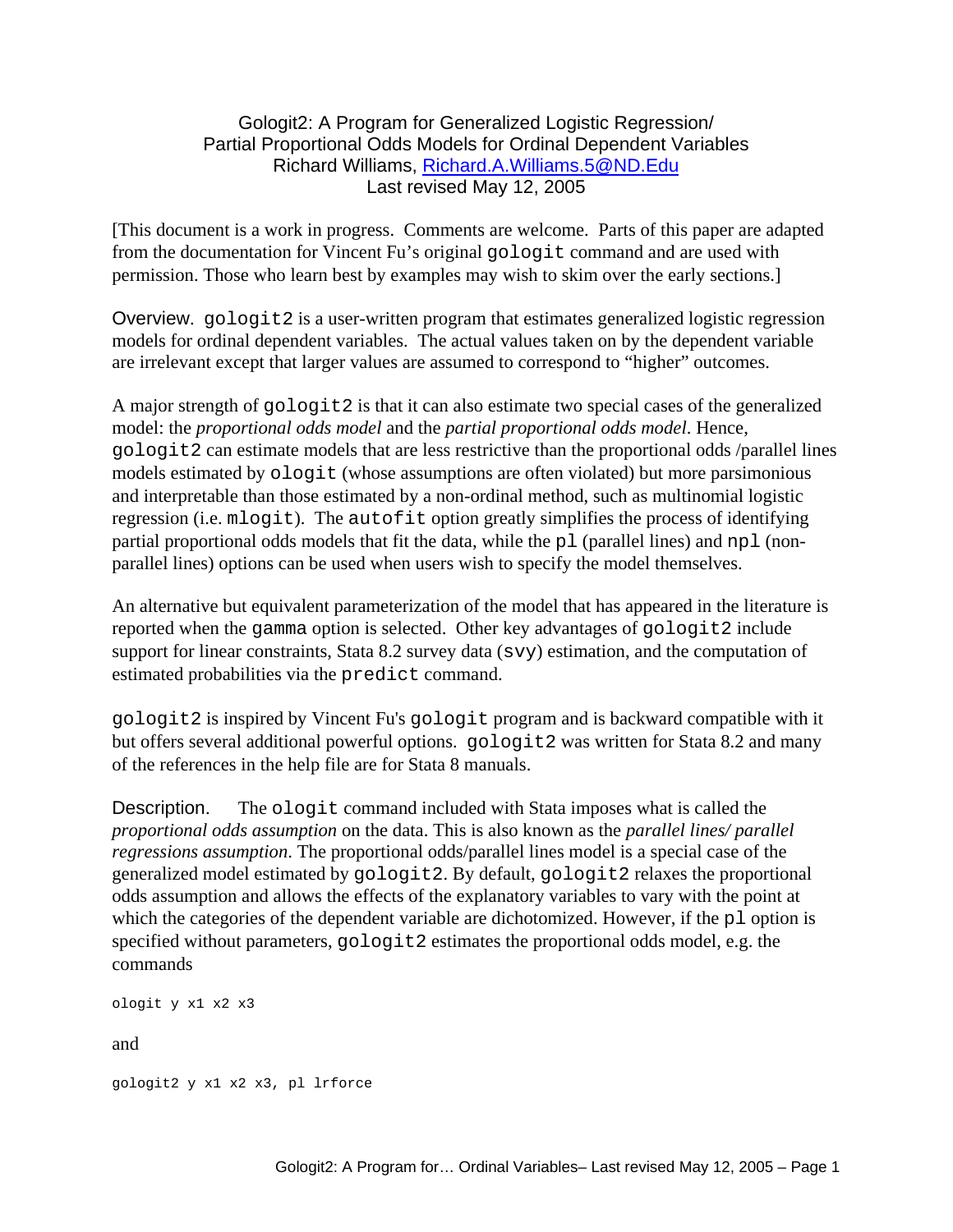will produce equivalent results.

In practice, the proportional odds assumption is often violated by the data. Standard advice in such situations is to go to a non-ordinal model, such as mlogit. Unfortunately, such models can be far less parsimonious and more difficult to interpret than the proportional odds model. gologit2 provides an alternative by estimating partial proportional odds models. With such models, the parallel lines/ proportional odds assumption can be relaxed for some explanatory variables while being maintained for others. For example, the command

gologit2 y x1 x2 x3, npl(x1)

would relax the proportional odds/parallel lines assumption for x1 while maintaining it for x2 and x3. An equivalent command is

gologit2 y x1 x2 x3, pl(x2 x3)

which forces x2 and x3 to meet the proportional odds/ parallel lines assumption while not imposing the assumption on x1.

More formally, suppose we have an ordinal dependent variable Y which takes on the values 1, 2, ..., m. The generalized ordered logit model estimates a set of coefficients (including one for the constant) for each of the m - 1 points at which the dependent variable can be dichotomized. The probabilities that Y will take on each of the values 1, ..., m is equal to

 $P(Y = 1) = F(-XB_1)$  $P(Y = j) = F(-XB<sub>i</sub>) - F(-XB<sub>i-1</sub>)$   $j = 2, ..., m - 1$  $P(Y = m) = 1 - F(-XB_{m-1})$ 

The generalized ordered logit model uses the logistic distribution as the cumulative distribution, although other distributions may also be used. The logistic distribution allows researchers to interpret this model in terms of logits:

 $log[ P(Y > k) / P(Y < = k) ] = XB_k$  k = 1, ..., m-1

The proportional odds model (estimated by Stata's ologit command and by gologit2 with the pl option) restricts the B<sub>k</sub> coefficients to be the same for every dividing point  $k = 1, ..., m-1$ . The partial proportional odds model (estimated in  $q \circ \text{logit2}$  via the npl() and pl() options) restricts some  $B_k$  coefficients to be the same for every dividing point while others are free to vary.

Note that unlike models such as OLS regression and binary logit, the generalized ordered logit model imposes explicit restrictions on the range of the X variables. Since probabilities are by definition constrained to be in the range [0,1], valid combinations of the X variables must satisfy the following inequalities:

$$
XB_1 \gg = XB_2 \gg = XB_3 ... \gg = XB_{m-1}
$$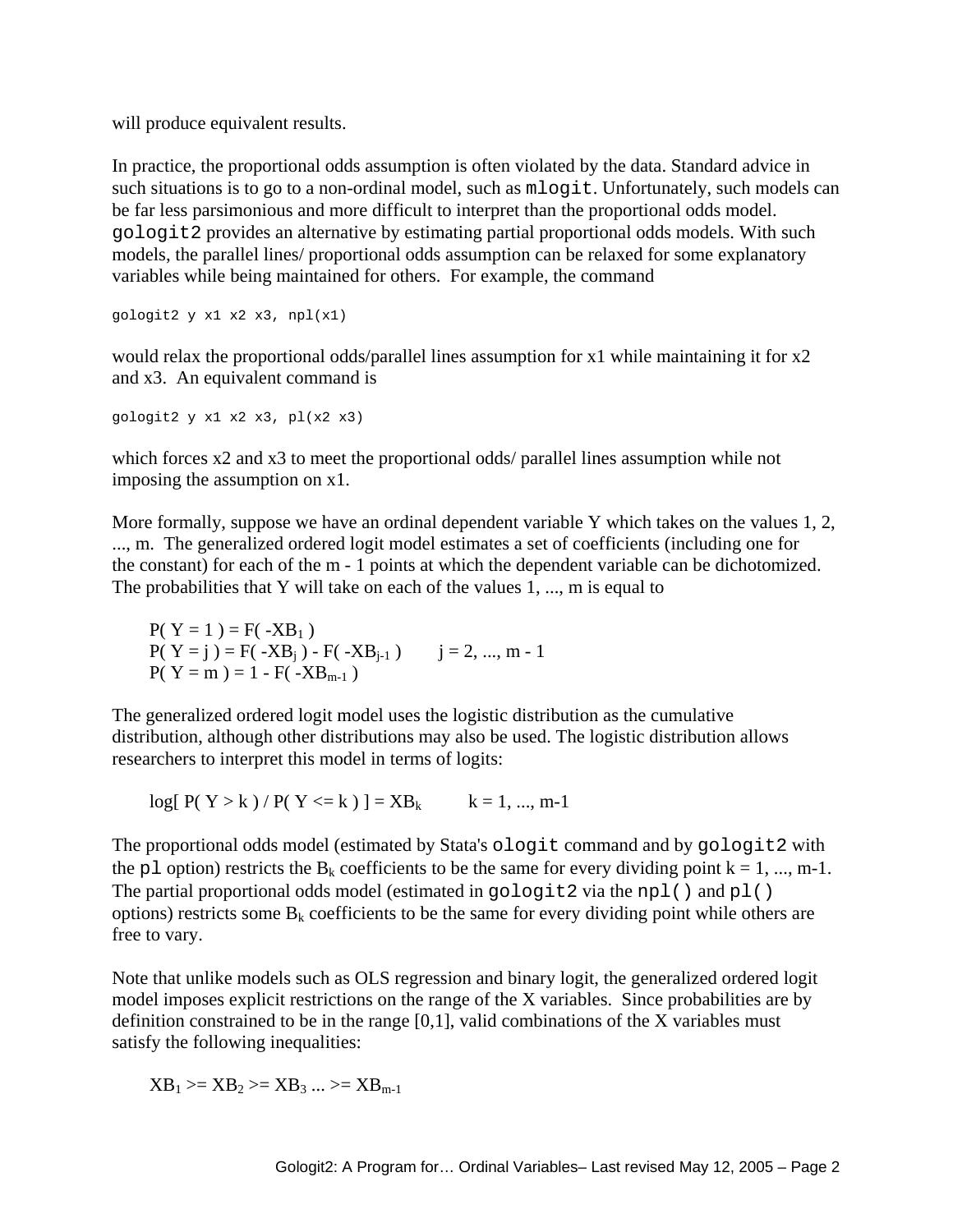Other scholars (e.g. Peterson & Harrell, 1990) have proposed an alternative but equivalent parameterization of the partial proportional odds model in which there is only one set of Betas but a second set of coefficients, called Gammas, can vary across the dividing points. The gammas indicate the extent to which the proportional odds assumption does not hold for a variable; if the gammas for a variable equal 0, then the parallel lines assumption holds for that variable. This parameterization can be displayed by using the gamma option.

Key Options. gologit2 supports many standard Stata options, which work the same way as they do with other Stata commands. Options which are unique to gologit2 are described below. See the help file for other options. The complete syntax is

```
gologit2 depvar [indepvars] [weight] [if exp] [in range] [, lrforce pl pl(varlist) npl 
      npl(varlist) autofit autofit(alpha) gamma nolabel store(name) 
      constraints(clist) robust cluster(varname) level(#) score(newvarlist|stub*) or 
      log v1 svy svy_options maximize_options ]
```
pl, npl, npl(), pl(), autofit and autofit() provide alternative means for imposing or relaxing the proportional odds/ parallel lines assumption. Only one may be specified at a time.

- autofit(*alpha*) uses an iterative process to identify the partial proportional odds model that best fits the data. *alpha* is the desired significance level for the tests; alpha must be greater than 0 and less than 1. If autofit is specified without parameters, the default alpha-value is .05. Note that, the higher alpha is, the easier it is to reject the parallel lines assumption, and the less parsimonious the model will tend to be. This option can take a little while because several models may need to be estimated. The use of autofit is highly recommended but other options provide more control over the final model if the user wants it.
- pl specified without parameters constrains all independent variables to meet the proportional odds assumption. It will produce results that are equivalent to ologit.
- npl specified without parameters relaxes the proportional odds/ parallel lines assumption for all explanatory variables. This is the default option and presents results equivalent to the original gologit.
- pl(varlist) constrains the specified explanatory variables to meet the proportional odds/ parallel lines assumption. All other variable effects do not need to meet the assumption. The variables specified must be a subset of the explanatory variables.
- npl(varlist) frees the specified explanatory variables from meeting the proportional odds/ parallel lines assumption. All other explanatory variables are constrained to meet the assumption. The variables specified must be a subset of the explanatory variables.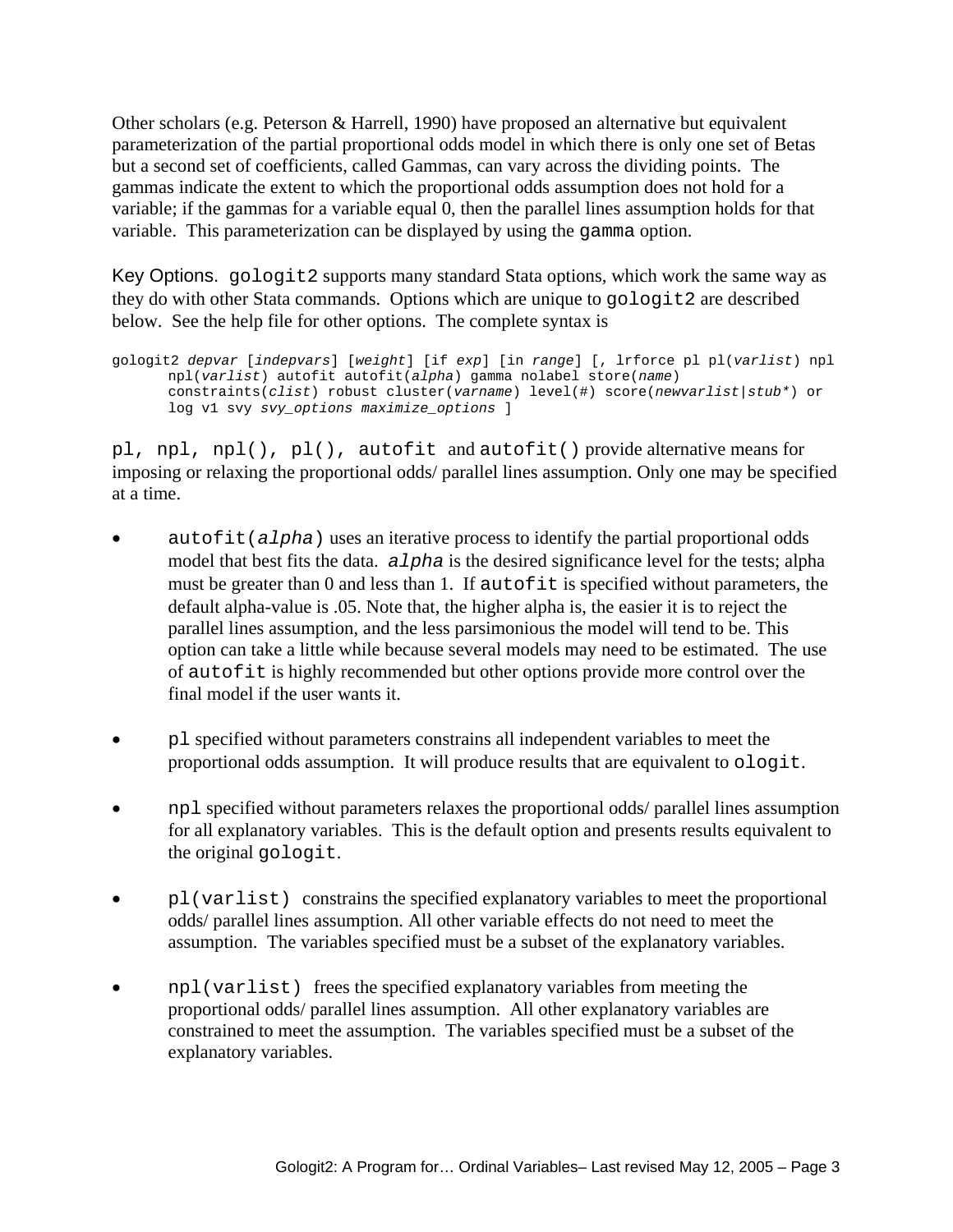lrforce forces Stata to report a Likelihood Ratio Statistic under certain conditions when it ordinarily would not. Some types of constraints can make a Likelihood Ratio chi-square test invalid. Hence, to be safe, Stata reports a Wald statistic whenever constraints are used. But, Likelihood Ratio statistics should be correct for the types of constraints imposed by the pl and npl commands. Note that the lrforce option will be ignored when robust standard errors are specified either directly or indirectly, e.g. via use of the robust or svy options. Use this option with caution if you specify other constraints since these may make a LR chi- square statistic inappropriate.

gamma displays an alternative but equivalent parameterization of the partial proportional odds model used by Peterson and Harrell (1990) and Lall et al (2002). Under this parameterization, there is one Beta coefficient and M-2 Gamma coefficients for each explanatory variable, where  $M =$  the number of categories for Y. The gammas indicate the extent to which the proportional odds assumption is violated by the variable, i.e. when the gammas do not significantly differ from 0 the proportional odds assumption is met. Advantages of this parameterization include the fact that it is more parsimonious than the default layout. In addition, by examining the test statistics for the Gammas, you can get a feel for which variables meet the proportionality assumption and which do not.

store(*name*) causes the command estimates store *name* to be executed when gologit2 finishes. This is useful for when you wish to estimate a series of models and want to save the results.

nolabel causes the equations to be named eq1, eq2, etc. The default is to use the first 32 characters of the value labels and/or the values of Y as the equation labels. Note that some characters cannot be used in equation names, e.g. the period (.), the dollar sign (\$), and the colon(:), and will be replaced with the underscore (\_) character. The default behavior works well when the value labels are short and descriptive. It may not work well when value labels are very long and/or include characters that have to be changed to underscores. If the printout looks unattractive and/or you are getting strange errors, try changing the value labels of Y or else use the nolabel option.

v1 causes gologit2 to return results in a format that is consistent with gologit 1.0. This may be useful/necessary for post-estimation commands that were written specifically for gologit (in particular, some versions of the Long and Freese spost commands support gologit but not gologit2). However, post-estimation commands written for gologit2 (including predict) may not work correctly if v1 is specified.

log displays the iteration log. By default it is suppressed.

or reports the estimated coefficients transformed to relative odds ratios, i.e., exp(b) rather than b; see [R] ologit for a description of this concept. Options rrr, eform, and irr produce identical results (labeled differently) and can also be used.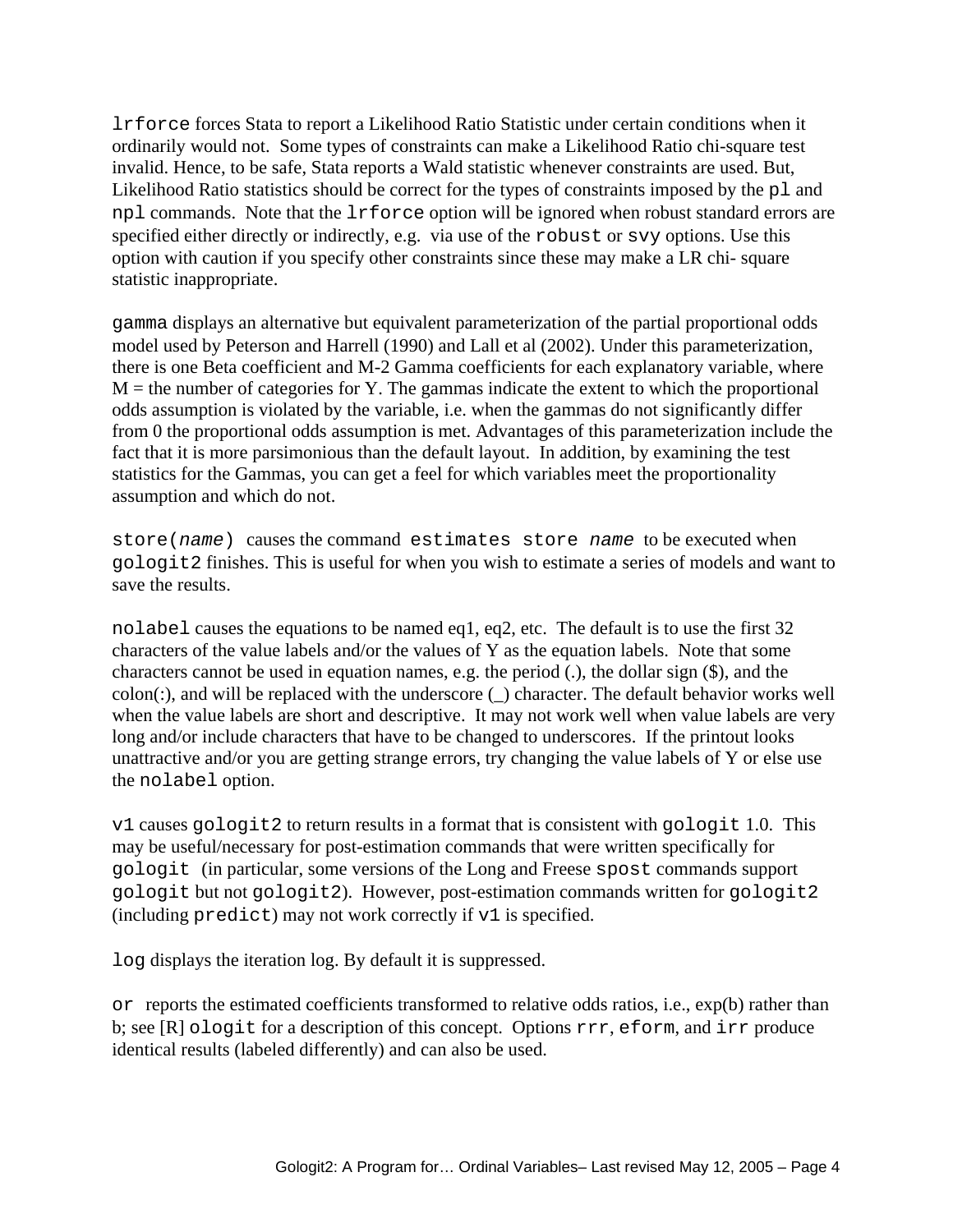constraints(*clist*) specifies linear constraints to be applied during estimation. Constraints are defined with the constraint command. constraints(1) specifies that the model is to be constrained according to constraint 1; constraints  $(1-4)$  specifies constraints 1 through 4; constraints  $(1-4,8)$  specifies 1 through 4 and 8. Keep in mind that the pl, npl and autofit options work by generating across-equation constraints, which may affect how any additional constraints should be specified. When using the constraint command, refer to equations by their equation  $\#$ , e.g.  $\#1$ ,  $\#2$ , etc.

svy indicates that gologit2 is to pick up the svy settings set by svyset and use the robust variance estimator. Thus, this option requires the data to be svyset; see help svyset. When using svy estimation, use of if or in restrictions will not produce correct variance estimates for subpopulations in many cases. To compute estimates for subpopulations, use the subpop() option. If svy has not been specified, use of other Stata 8.2 svy-related options (e.g. subpop, deff, meff) will produce an error.

*Other standard Stata options supported by gologit2:* robust cluster level score

*Other standard svy-related options supported by gologit2:* subpop nosvyadjust prob ci deff deft meff meft

*Options available when replaying results:* gamma store or level prob ci deff deft

prob, ci, deff and deft are only available when svy estimation has been used.

*Options available for the predict command:* xb stdp stddp p

p gives the predicted probability. Note that you specify one new variable with xb, stdp, and stddp and specify either one or k new variables with p. These statistics are available both in and out of sample; type "predict ... if e(sample) ..." if wanted only for the estimation sample.

Examples.

*Example 1: Attitudes Toward Working Mothers*. Long and Freese (2003) present data from the 1977/1989 General Social Survey. Respondents are asked to evaluate the following statement: "A working mother can establish just as warm and secure a relationship with her child as a mother who does not work." Responses were coded as  $1 =$  Strongly Disagree (SD),  $2 =$ Disagree (D),  $3 = \text{Agree}$  (A), and  $4 = \text{Strongly Agee}$  (SA). Explanatory variables are yr89 (survey year;  $0 = 1977$ ,  $1 = 1989$ ), male ( $0 =$  female,  $1 =$  male), white ( $0 =$  nonwhite,  $1 =$  white), age (measured in years) ed (years of education) and prst (occupational prestige scale). Based on their analysis (reproduced below), Long and Freese conclude that the parallel lines assumption is violated with these data and suggest that an alternative ordinal regression model or a multinomial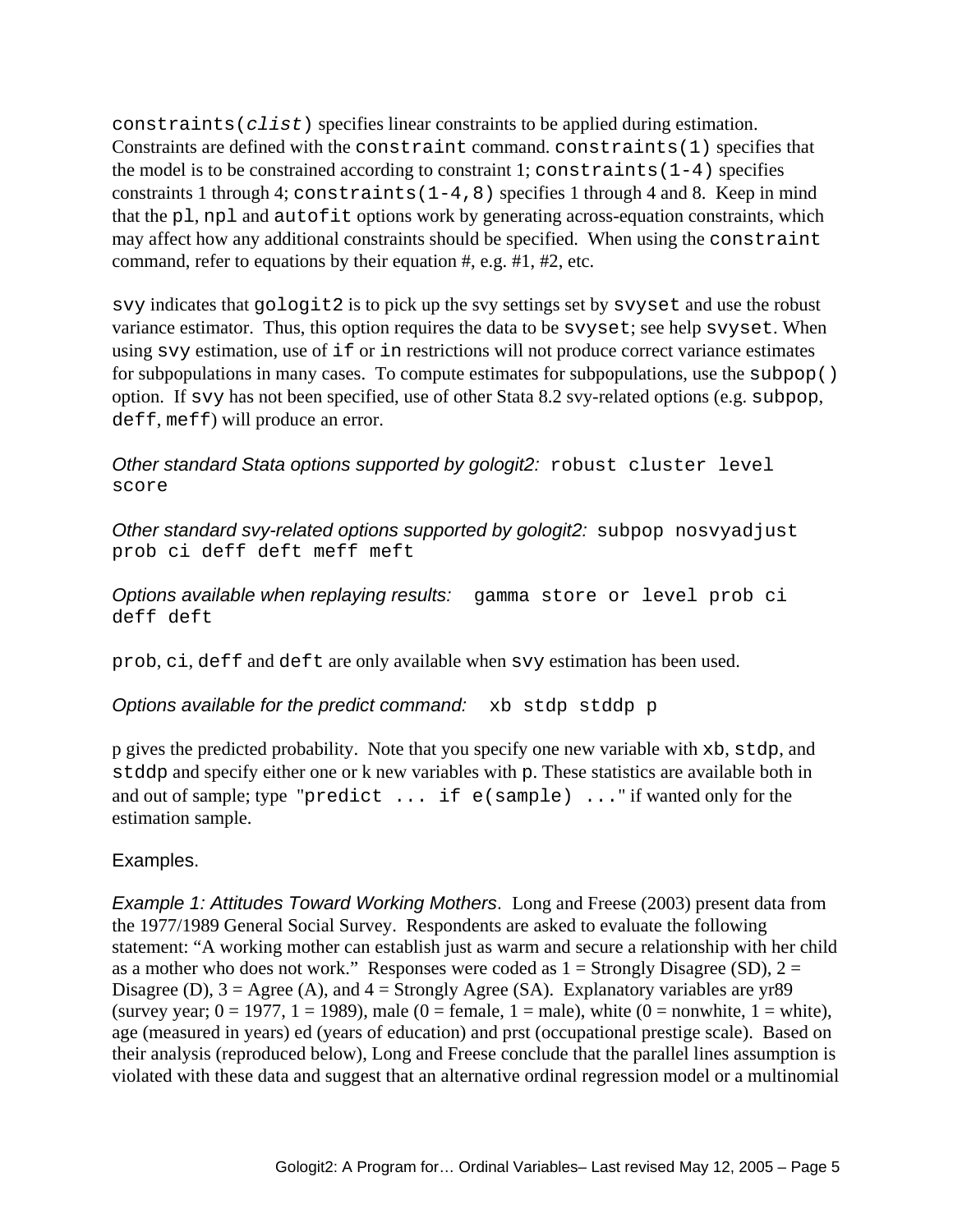logit model may be called for (the brant command requires that the spost routines be installed):

```
. use http://www.nd.edu/~rwilliam/stata/ordwarm2, clear 
(77 & 89 General Social Survey) 
. ologit warm yr89 male white age ed prst 
Iteration 0: log likelihood = -2995.7704 
Iteration 1: log likelihood = -2846.4532 
Iteration 2: log likelihood = -2844.9142 
Iteration 3: log likelihood = -2844.9123 
Ordered logit estimates Number of obs = 2293
LR chi2(6) = 301.72 Prob > chi2 = 0.0000 
Log likelihood = -2844.9123 Pseudo R2 = 0.0504 
    ------------------------------------------------------------------------------ 
      warm | Coef. Std. Err. z P>|z| [95% Conf. Interval] 
-------------+---------------------------------------------------------------- 
      yr89 | .5239025 .0798988 6.56 0.000 .3673037 .6805013 
 male | -.7332997 .0784827 -9.34 0.000 -.8871229 -.5794766 
 white | -.3911595 .1183808 -3.30 0.001 -.6231815 -.1591374 
 age | -.0216655 .0024683 -8.78 0.000 -.0265032 -.0168278 
 ed | .0671728 .015975 4.20 0.000 .0358624 .0984831 
 prst | .0060727 .0032929 1.84 0.065 -.0003813 .0125267 
 -------------+---------------------------------------------------------------- 
 _cut1 | -2.465362 .2389126 (Ancillary parameters) 
_{\rm cut2} | -.630904 .2333155
 _cut3 | 1.261854 .2340179 
                             ------------------------------------------------------------------------------
```
#### **. brant**

Brant Test of Parallel Regression Assumption

| Variable                                   | chi2                                           | $p$ >chi $2$                                       | df                         |
|--------------------------------------------|------------------------------------------------|----------------------------------------------------|----------------------------|
| All                                        | 49.18                                          | 0.000                                              | 12                         |
| yr89<br>male<br>white<br>age<br>ed<br>prst | 13.01<br>22.24<br>1.27<br>7.38<br>4.31<br>4.33 | 0.001<br>0.000<br>0.531<br>0.025<br>0.116<br>0.115 | 2<br>2<br>2<br>2<br>2<br>2 |
|                                            |                                                |                                                    |                            |

A significant test statistic provides evidence that the parallel regression assumption has been violated.

The Brant test suggests that yr89 and male are especially problematic with regards to the parallel lines assumption, age is borderline, but the other variables do not appear to violate the assumption.

Using gologit2, we can (a) reproduce ologit's estimates by using the pl parameter, i.e. estimate a model in which all variables are constrained to meet the proportional odds/ parallel regressions/ parallel lines assumption, (b) estimate a model (gologit2's default) in which no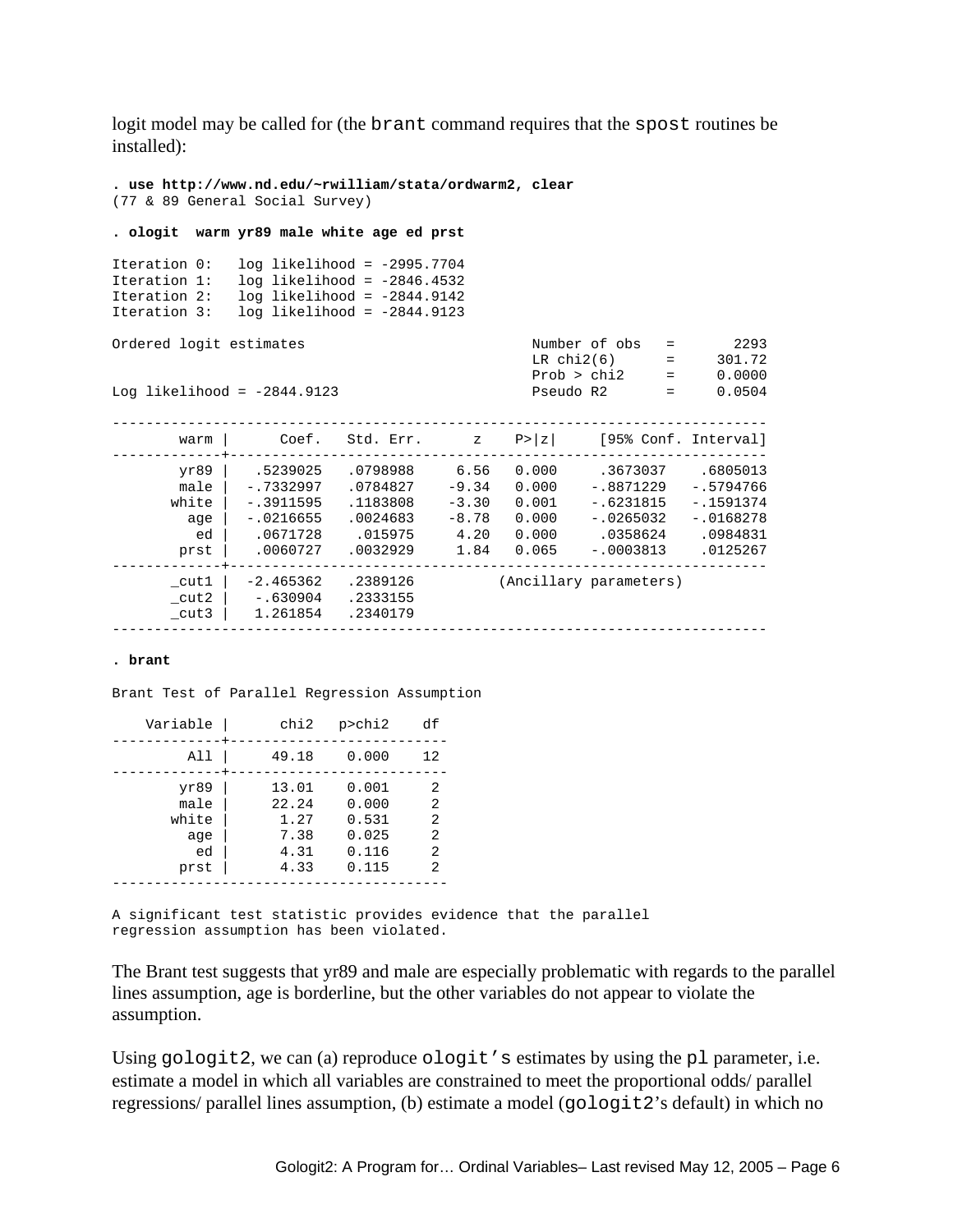variables have to meet the parallel lines assumption (c) do a global likelihood ratio chi-square test of the parallel lines assumption, and (d) use autofit to estimate a model in which some variables are constrained to meet the parallel lines assumption while others are not.

| gologit2                                                                            | * Part a.                                              | Replicate ologit's results by using the pl and lrforce parameters.<br>warm yr89 male white age ed prst, pl lrforce store(constrained)                                                                                                                                                                                                                          |                                                                                 |                                                                  |                                                             |                                                                                                |                                                                                            |
|-------------------------------------------------------------------------------------|--------------------------------------------------------|----------------------------------------------------------------------------------------------------------------------------------------------------------------------------------------------------------------------------------------------------------------------------------------------------------------------------------------------------------------|---------------------------------------------------------------------------------|------------------------------------------------------------------|-------------------------------------------------------------|------------------------------------------------------------------------------------------------|--------------------------------------------------------------------------------------------|
|                                                                                     |                                                        | Generalized Ordered Logit Estimates                                                                                                                                                                                                                                                                                                                            |                                                                                 |                                                                  | LRchi(6)                                                    | Number of obs<br>$=$<br>$=$<br>Prob > chi2<br>$=$                                              | 2293<br>301.72<br>0.0000                                                                   |
|                                                                                     |                                                        | Log likelihood = $-2844.9123$                                                                                                                                                                                                                                                                                                                                  |                                                                                 |                                                                  | Pseudo R2                                                   | $=$                                                                                            | 0.0504                                                                                     |
| (1)<br>(2)<br>(3)<br>(4)<br>(5)<br>(6)<br>(7)<br>(8)<br>(9)<br>(10)<br>(11)<br>(12) |                                                        | $[SD]yr89 - [D]yr89 = 0$<br>$[SD] \text{male} - [D] \text{male} = 0$<br>$[SD]$ white - $[D]$ white = 0<br>$[SD]age - [D]age = 0$<br>$[SD]ed - [D]ed = 0$<br>$[SD]prst - [D]prst = 0$<br>$[D]yr89 - [A]yr89 = 0$<br>$[D]$ male - $[A]$ male = 0<br>$[D]$ white - $[A]$ white = 0<br>$[D]age - [A]age = 0$<br>$[D]$ ed - $[A]$ ed = 0<br>$[D]prst - [A]prst = 0$ |                                                                                 |                                                                  |                                                             |                                                                                                |                                                                                            |
|                                                                                     | warm                                                   | Coef.                                                                                                                                                                                                                                                                                                                                                          | Std. Err.                                                                       | $\mathbf{z}$                                                     | P >  z                                                      |                                                                                                | [95% Conf. Interval]                                                                       |
| SD                                                                                  | yr89<br>male<br>white<br>age<br>ed<br>prst<br>$\_cons$ | .5239025<br>$-.7332998$<br>$-.3911595$<br>$-.0216655$<br>.0671728<br>.0060727<br>2.465362                                                                                                                                                                                                                                                                      | .0798989<br>.0784827<br>.1183808<br>.0024683<br>.015975<br>.0032929<br>.2389128 | 6.56<br>$-9.34$<br>$-3.30$<br>$-8.78$<br>4.20<br>1.84<br>10.32   | 0.000<br>0.000<br>0.001<br>0.000<br>0.000<br>0.065<br>0.000 | .3673036<br>$-.887123$<br>$-.6231816$<br>$-.0265032$<br>.0358624<br>$-.0003813$<br>1.997102    | .6805014<br>$-.5794765$<br>$-.1591373$<br>$-.0168278$<br>.0984831<br>.0125267<br>2.933622  |
| D                                                                                   | yr89<br>male<br>white<br>age<br>ed<br>prst<br>cons     | .5239025<br>$-.7332998$<br>$-.3911595$<br>$-.0216655$<br>.0671728<br>.0060727<br>.630904                                                                                                                                                                                                                                                                       | .0798989<br>.0784827<br>.1183808<br>.0024683<br>.015975<br>.0032929<br>.2333156 | 6.56<br>$-9.34$<br>$-3.30$<br>$-8.78$<br>4.20<br>1.84<br>2.70    | 0.000<br>0.000<br>0.001<br>0.000<br>0.000<br>0.065<br>0.007 | .3673036<br>$-.887123$<br>$-.6231816$<br>$-.0265032$<br>.0358624<br>$-.0003813$<br>.1736138    | .6805014<br>$-.5794765$<br>$-.1591373$<br>$-.0168278$<br>.0984831<br>.0125267<br>1.088194  |
| Α                                                                                   | yr89<br>male<br>white<br>age<br>ed<br>prst<br>_cons    | .5239025<br>$-.7332998$<br>$-.3911595$<br>$-.0216655$<br>.0671728<br>.0060727<br>$-1.261854$                                                                                                                                                                                                                                                                   | .0798989<br>.0784827<br>.1183808<br>.0024683<br>.015975<br>.0032929<br>.234018  | 6.56<br>$-9.34$<br>$-3.30$<br>$-8.78$<br>4.20<br>1.84<br>$-5.39$ | 0.000<br>0.000<br>0.001<br>0.000<br>0.000<br>0.065<br>0.000 | .3673036<br>$-.887123$<br>$-.6231816$<br>$-.0265032$<br>.0358624<br>$-.0003813$<br>$-1.720521$ | .6805014<br>$-.5794765$<br>$-.1591373$<br>$-.0168278$<br>.0984831<br>.0125267<br>-.8031871 |

Notice that, by imposing the parallel lines assumption, the same parameter estimates appear multiple times, because the effects are constrained to be equal for each cut-point (the constraints applied are explicitly stated in the top part of the printout). Also, the cut-points in ologit are constants (with signs reversed) in gologit2. The LR chi2 statistics are the same as in the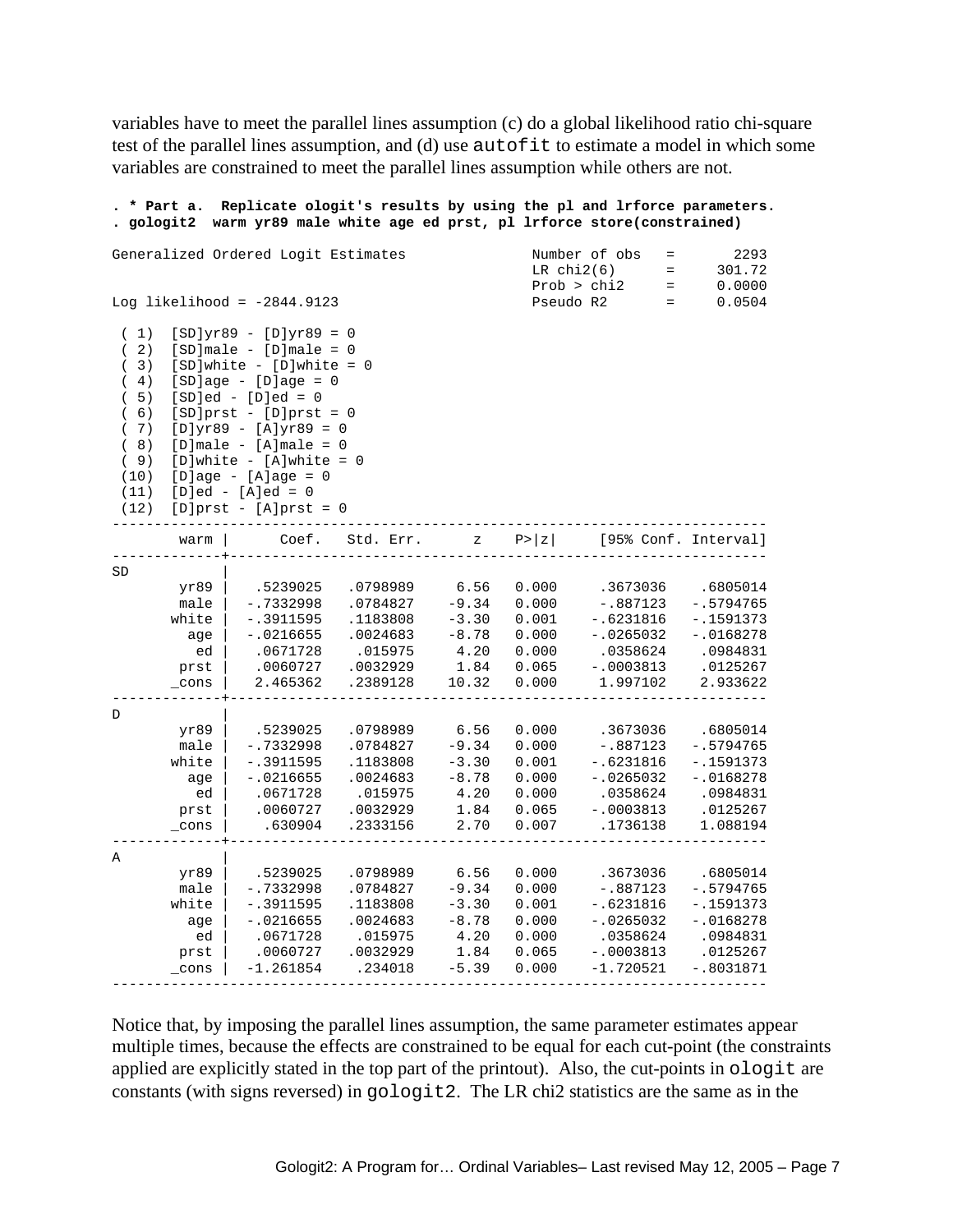ologit model (the lrforce parameter told gologit2 to report a lr chi-square rather than the Wald chi-square that Stata would report by default). In short, even though the gologit2 and ologit output looks a little different, when the gologit2 pl parameter is used the exact same model is estimated by both. The use of the store option caused the results to be saved under the name "constrained" so we can use them for future hypothesis testing.

Now, we'll estimate a model in which no variables have to meet the parallel lines assumption (the npl parameter is explicitly specified here but it would have been used by default otherwise):

**\* Part b. No variables constrained to meet the pl assumption.** 

| . gologit2                          |                         | warm yr89 male white age ed prst, npl lrforce store(unconstrained) |                      |                 |                                               |                        |                          |
|-------------------------------------|-------------------------|--------------------------------------------------------------------|----------------------|-----------------|-----------------------------------------------|------------------------|--------------------------|
| Generalized Ordered Logit Estimates |                         |                                                                    |                      |                 | Number of obs<br>LR $chi2(18)$<br>Prob > chi2 | $\equiv$<br>$=$<br>$=$ | 2293<br>350.92<br>0.0000 |
| Log likelihood = $-2820.311$        |                         |                                                                    |                      |                 | Pseudo R2                                     | $=$                    | 0.0586                   |
| warm                                |                         | Coef.                                                              | Std. Err.            | $\mathbf{z}$    | P >  z                                        |                        | [95% Conf. Interval]     |
| <b>SD</b>                           |                         |                                                                    |                      |                 |                                               |                        |                          |
| yr89                                |                         | .95575                                                             | .1547185             | 6.18            | 0.000                                         | .6525074               | 1.258993                 |
| male                                | $-.3009776$             |                                                                    | .1287712             | $-2.34$         | 0.019                                         | $-15533645$            | $-.0485906$              |
| white                               | $-.5287268$             |                                                                    | .2278446             | $-2.32$         | 0.020                                         | $-.9752941$            | $-10821595$              |
| age                                 | $-.0163486$             |                                                                    | .0039508             | $-4.14$         | 0.000                                         | $-.0240921$            | $-10086051$              |
| ed                                  | .1032469                |                                                                    | .0247377             | 4.17            | 0.000                                         | .0547619               | .151732                  |
| prst                                | $-.0016912$<br>1.856951 |                                                                    | .0055997<br>.3872576 | $-0.30$<br>4.80 | 0.763                                         | $-.0126665$<br>1.09794 | .009284<br>2.615962      |
| _cons                               |                         |                                                                    |                      |                 | 0.000                                         |                        |                          |
| D                                   |                         |                                                                    |                      |                 |                                               |                        |                          |
| yr89                                | .5363707                |                                                                    | .0919074             | 5.84            | 0.000                                         | .3562355               | .716506                  |
| male                                | $-.717995$              |                                                                    | .0894852             | $-8.02$         | 0.000                                         | $-.8933827$            | $-.5426072$              |
| white                               | $-.349234$              |                                                                    | .1391882             | $-2.51$         | 0.012                                         | $-.6220379$            | $-.07643$                |
| age                                 | $-.0249764$             |                                                                    | .0028053             | $-8.90$         | 0.000                                         | $-.0304747$            | $-.0194782$              |
| ed                                  | .0558691                |                                                                    | .0183654             | 3.04            | 0.002                                         | .0198737               | .0918646                 |
| prst                                | .0098476                |                                                                    | .0038216             | 2.58            | 0.010                                         | .0023575               | .0173377                 |
| _cons                               | .7198119                |                                                                    | .265235              | 2.71            | 0.007                                         | .1999609               | 1.239663                 |
| Α                                   |                         |                                                                    |                      |                 |                                               |                        |                          |
| yr89                                | .3312184                |                                                                    | .1127882             | 2.94            | 0.003                                         | .1101577               | .5522792                 |
| male                                | $-1.085618$             |                                                                    | .1217755             | $-8.91$         | 0.000                                         | $-1.324294$            | $-.8469423$              |
| white                               | $-.3775375$             |                                                                    | .1568429             | $-2.41$         | 0.016                                         | $-1684944$             | $-.070131$               |
| age                                 | $-.0186902$             |                                                                    | .0037291             | $-5.01$         | 0.000                                         | $-1025999$             | $-.0113814$              |
| ed                                  | .0566852                |                                                                    | .0251836             | 2.25            | 0.024                                         | .0073263               | .1060441                 |
| prst                                | .0049225                |                                                                    | .0048543             | 1.01            | 0.311                                         | $-.0045918$            | .0144368                 |
| _cons                               | $-1.002225$             |                                                                    | .3446354             | $-2.91$         | 0.004                                         | $-1.677698$            | $-.3267523$              |
|                                     |                         |                                                                    |                      |                 |                                               |                        |                          |

We see that the estimates for yr89 and male (the variables which the Brant test said were most problematic) differ substantially across equations, while differences in the effects of other variables are fairly small. We can now do a global test of the proportional odds assumption by contrasting the two models we have just estimated: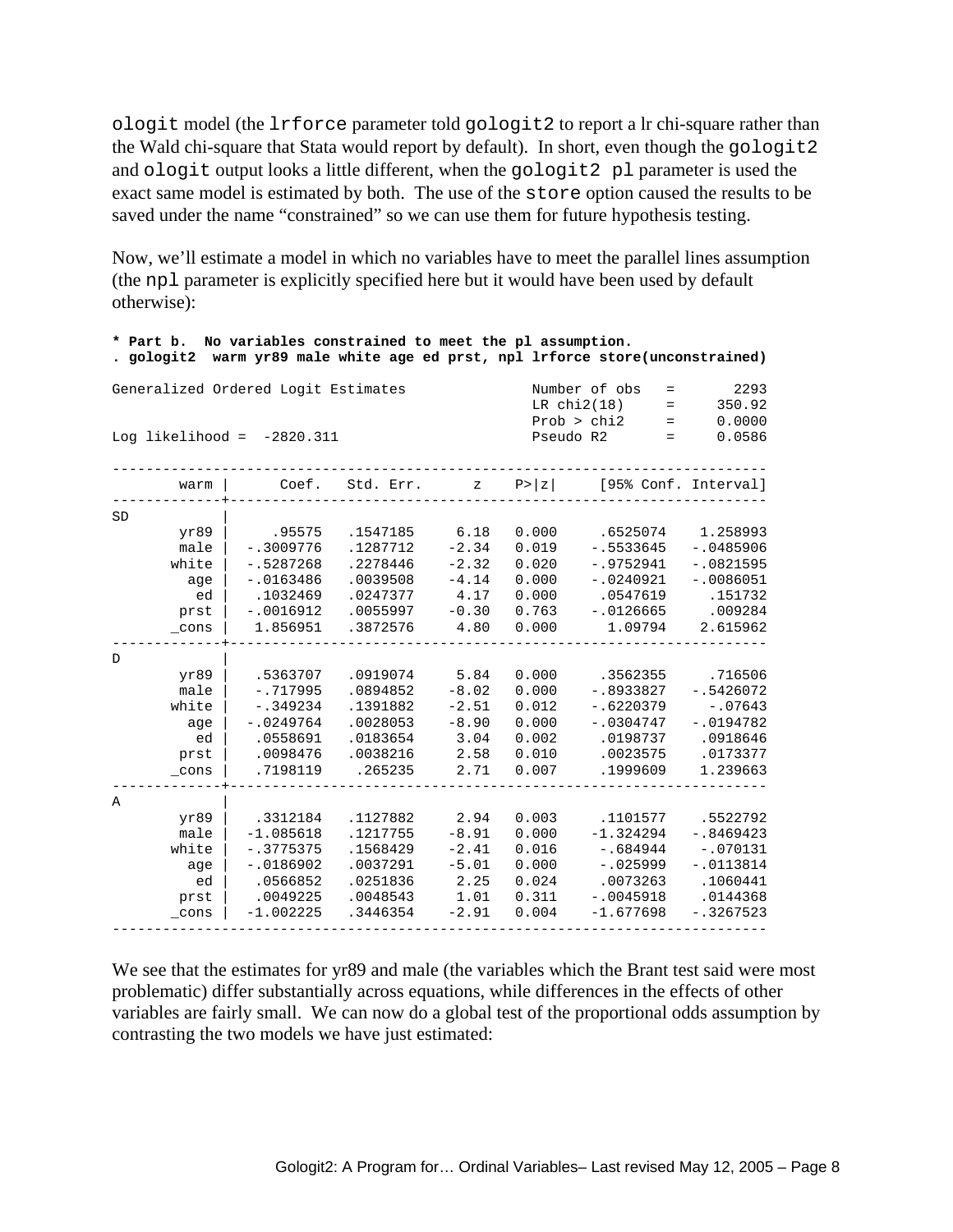```
. * Part c. Do a global test of the parallel lines assumption 
. lrtest constrained unconstrained 
likelihood-ratio test LR chi2(12) = 49.20<br>(Assumption: constrained nested in unconstrained) Prob > chi2 = 0.0000
(Assumption: constrained nested in unconstrained)
```
The chi-square statistic (which is similar to the Brant statistic reported earlier, but should be more accurate because it is a likelihood ratio test rather than Wald) shows that *at least one variable* does not meet the parallel lines assumption. But, *it need not mean that all fail to meet the assumption.* Hence, we can now use the autofit option to see whether a partial proportional odds model can fit the data. In a partial proportional odds model, some variables meet the proportional odds assumption while others do not.

```
. * Part d. Use autofit to identify/estimate a partial proportional odds model that 
fits the data 
. gologit2 warm yr89 male white age ed prst, autofit lrf 
    ------------------------------------------------------------------------------ 
Testing parallel lines assumption using the .05 level of significance... 
Step 1: white meets the pl assumption (P Value = 0.7136) 
Step 2: ed meets the pl assumption (P Value = 0.1589)
Step 3: prst meets the pl assumption (P Value = 0.2046) 
Step 4: age meets the pl assumption (P Value = 0.0743) 
Step 5: The following variables do not meet the pl assumption: 
         yr89 (P Value = 0.00093) 
         male (P Value = 0.00002) 
If you re-estimate this exact same model with gologit2, instead 
of autofit you can save time by using the parameter 
pl(white ed prst age) 
  ------------------------------------------------------------------------------ 
Generalized Ordered Logit Estimates Number of obs = 2293 
LR \text{ chi}(10) = 338.30
 Prob > chi2 = 0.0000 
Log likelihood = -2826.6182 Pseudo R2 = 0.0565 
(1) [SD]white - [D]white = 0
(2) [SD]ed - [D]ed = 0
 ( 3) [SD]prst - [D]prst = 0 
 ( 4) [SD]age - [D]age = 0 
(5) [D]white - [A]white = 0
 ( 6) [D]ed - [A]ed = 0 
 ( 7) [D]prst - [A]prst = 0 
( 8) [D]age - [A]age = 0
------------------------------------------------------------------------------ 
      warm | Coef. Std. Err. z P>|z| [95% Conf. Interval]
-------------+---------------------------------------------------------------- 
SD |
       yr89 | .98368 .1530091 6.43 0.000 .6837876 1.283572 
       male | -.3328209 .1275129 -2.61 0.009 -.5827417 -.0829002 
     white | -.3832583 .1184635 -3.24 0.001 -.6154424 -.1510742
        age | -.0216325 .0024751 -8.74 0.000 -.0264835 -.0167814 
        ed | .0670703 .0161311 4.16 0.000 .0354539 .0986866 
 prst | .0059146 .0033158 1.78 0.074 -.0005843 .0124135 
 _cons | 2.12173 .2467146 8.60 0.000 1.638178 2.605282 
-------------+----------------------------------------------------------------
```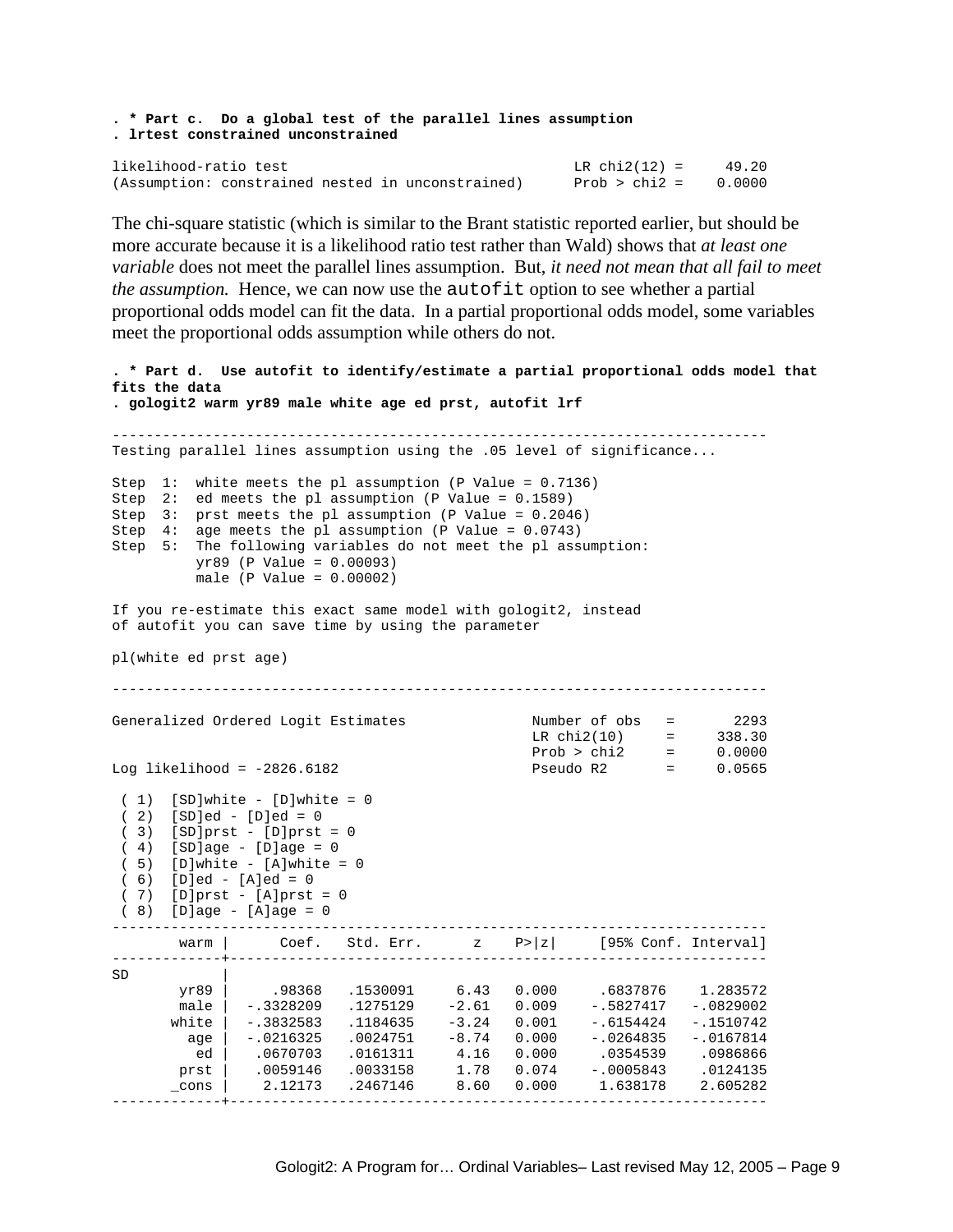| $\mathcal{D}$ |             |          |         |       |              |             |
|---------------|-------------|----------|---------|-------|--------------|-------------|
| yr89          | .534369     | .0913937 | 5.85    | 0.000 | .3552406     | .7134974    |
| male          | $-.6932772$ | .0885898 | $-7.83$ | 0.000 | $-.8669099$  | $-15196444$ |
| white         | $-.3832583$ | .1184635 | $-3.24$ | 0.001 | $-0.6154424$ | $-.1510742$ |
| age           | $-.0216325$ | .0024751 | $-8.74$ | 0.000 | $-.0264835$  | $-.0167814$ |
| ed            | .0670703    | .0161311 | 4.16    | 0.000 | .0354539     | .0986866    |
| prst          | .0059146    | .0033158 | 1.78    | 0.074 | $-.0005843$  | .0124135    |
| cons          | .6021625    | .2358361 | 2.55    | 0.011 | .1399323     | 1.064393    |
| A             |             |          |         |       |              |             |
| yr89          | .3258098    | .1125481 | 2.89    | 0.004 | .1052197     | .5464       |
| male          | $-1.097615$ | .1214597 | $-9.04$ | 0.000 | $-1.335671$  | $-.8595579$ |
| white         | $-.3832583$ | .1184635 | $-3.24$ | 0.001 | $-0.6154424$ | $-.1510742$ |
| age           | $-.0216325$ | .0024751 | $-8.74$ | 0.000 | $-.0264835$  | $-.0167814$ |
| ed            | .0670703    | .0161311 | 4.16    | 0.000 | .0354539     | .0986866    |
| prst          | .0059146    | .0033158 | 1.78    | 0.074 | $-.0005843$  | .0124135    |
| cons          | $-1.048137$ | .2393568 | $-4.38$ | 0.000 | $-1.517268$  | $-.5790061$ |
|               |             |          |         |       |              |             |

The results show that 4 of the 6 variables (white, age, ed, prst) meet the parallel lines assumption. Only yr89 and male do not. This model is less restrictive than the model estimated by ologit (whose assumptions are violated in this case) but much more parsimonious than a non-ordinal alternative such as mlogit.

*Interpetation*. Of course, now that you've got these parameters, how do you interpret them? In general, you can interpret gologit2 coefficients as coefficients from binary logit models where you have collapsed the categories of your outcome variable into two categories. Suppose your categories are numbered 1, 2, and 3. The first panel of coefficients can be interpreted as those from a binary logit regression where your dependent variable is recoded as 1 vs. 2+3. The second panel of coefficients can be interpreted as those from a binary logit regression where your dependent variable is recoded 1+2 vs. 3. Positive coefficients mean that higher values on the covariates make higher values on the dependent variable more likely.

Interpretation is particularly straightforward for those variables that meet the parallel lines assumption. From the above we can see that whites and older people tend to be less supportive of working mothers, while those who are better educated and have greater occupation prestige tend to be more supportive. The coefficients for yr89 are consistently positive but decline across cut-points. This means that respondents in 1989 were more supportive of working mothers than respondents in 1977, with the greatest differences being that 1989 respondents were less likely to put themselves in the strongly disagree and disagree categories. Conversely, the male effect is negative but gets larger across cutpoints. Hence, males tend to be less supportive of working mothers than are females, with the greatest differences being that males are less likely to place themselves in the Strongly Agree and Agree categories.

Hence, through the partial proportional odds model estimated by gologit2, the effects of the variables that meet the parallel lines assumption are easily interpretable (you interpret them the same way as you do in ologit). For other variables, an examination of the pattern of coefficients reveals insights that would be obscured or distorted if a proportional odds model were estimated instead. Conversely, an mlogit model might lead to similar conclusions as gologit2 but there would be many more parameters to look at, and the increased number of parameters could cause some effects to become statistically insignificant.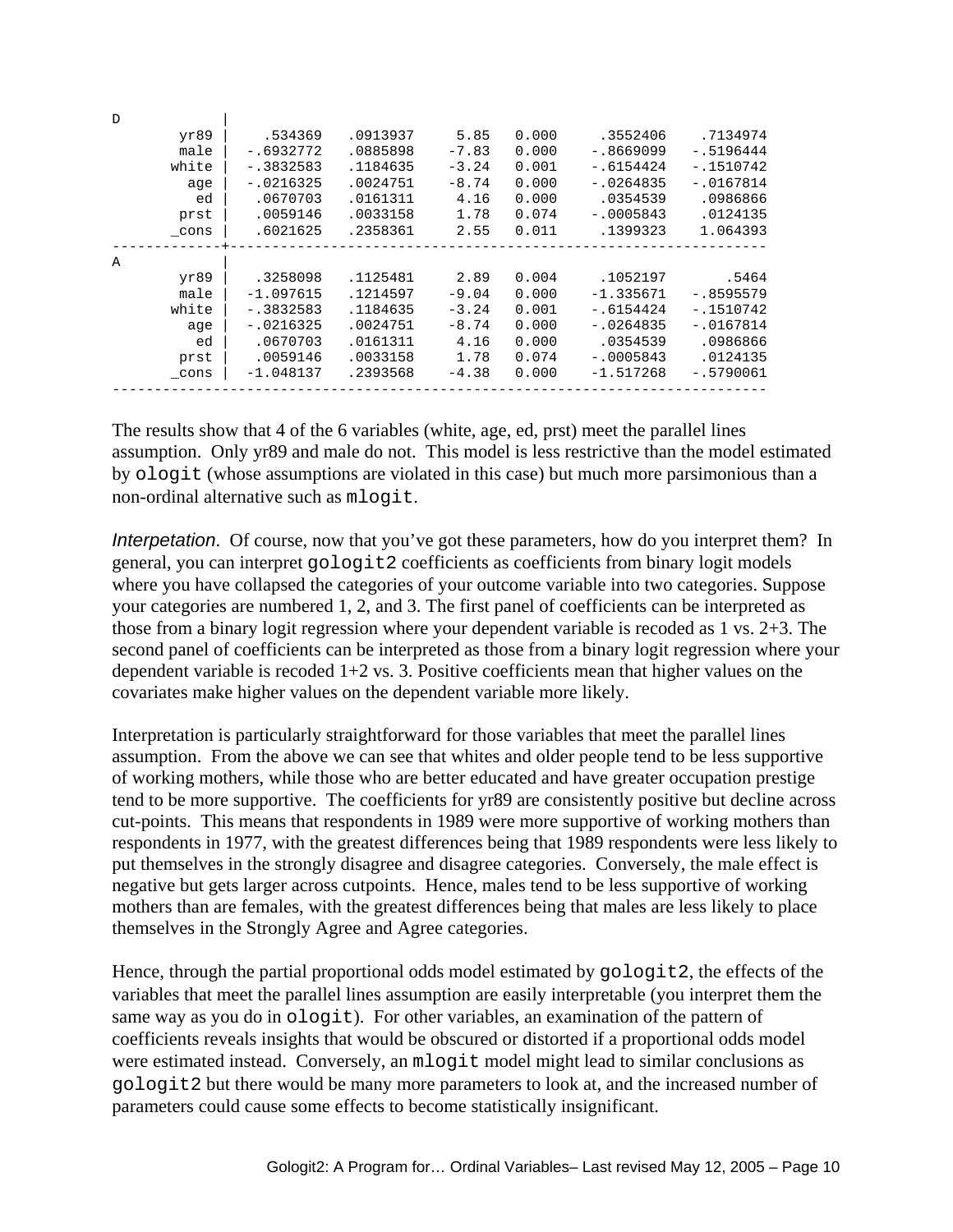Example 2: Using the gamma option. Here is an example from Lall and colleagues (2002). The dependent variable, hstatus, is measured on a 4 point scale with categories  $4 = p$ oor,  $3 = \text{fair}$ ,  $2 = \text{good}$ ,  $1 = \text{excellent}$ . The independent variables are heart  $(0 = \text{did not suffer from heart})$ attack,  $1 =$  did suffer from heart attack) and smoke  $(0 =$  does not smoke,  $1 =$  does smoke).

| Variable                                     |        |                                            | (Good, fair, poor)<br>vs excellent |                                                                                                         | (Fair, poor) vs<br>(excellent, good) |          | Poor vs (excellent,<br>good, fair) |          |
|----------------------------------------------|--------|--------------------------------------------|------------------------------------|---------------------------------------------------------------------------------------------------------|--------------------------------------|----------|------------------------------------|----------|
|                                              |        |                                            |                                    | $\ln(O.R.)$ s.e. $\ln(O.R.)$ $\ln(O.R.)$ s.e. $\ln(O.R.)$ s.e. $\ln(O.R.)$ $\ln(O.R.)$ s.e. $\ln(O.R.)$ |                                      |          |                                    |          |
|                                              |        | of log odds ratio<br>across cut-off points |                                    | Constant component Increment at cut-off points                                                          |                                      |          |                                    |          |
| Suffered from a<br>heart attack<br>(yes/no)? | 1.023  | 0.0554                                     |                                    |                                                                                                         |                                      |          |                                    |          |
| Do you smoke<br>(yes/no)?                    | 0.1218 | 0.059                                      | 0                                  |                                                                                                         | 0.00822                              | (0.0628) | 0.3382                             | (0.1006) |
|                                              |        |                                            |                                    | Log odds ratios at cut-off points                                                                       |                                      |          |                                    |          |
| Do you smoke<br>(yes/no)?                    |        |                                            | 0.1218                             | (0.059)                                                                                                 | 0.1300                               | (0.0991) | 0.4600                             | (0.1281) |

Table 5 Log odds ratios for unconstrained partial proportional odds model

In the parameterization of the partial proportional odds model used in their paper, each X has a beta coefficient associated with it (called the "constant component" in the above table). In addition, each X can have M -2 Gamma coefficients (labeled above as the "Increment at cut-off points"), where  $M =$  the  $\#$  of categories for Y and the Gammas represent deviations from proportionality. If the Gammas for a variable are all 0, the variable meets the proportional odds assumption. In the above, there are gammas for smoke but not heart; this means that heart is constrained to meet the proportional odds assumption but smoking is not. *In effect, then, a test of the parallel lines assumption for a variable is a test of whether its gammas equal zero.*

The parameterization used by Lall can be produced by using gologit2's gamma option (with minor differences probably reflecting differences in the software used). Further, by using the autofit option, we can see whether we come up with the same final model that they do.

**. use http://www.nd.edu/~rwilliam/stata/lall, clear**  (Lall et al, 2002, Statistical Methods in Medical Research, p. 58) **. gologit2 hstatus heart smoke, auto gamma lrf**  Testing parallel lines assumption using the .05 level of significance... Step 1: heart meets the pl assumption (P Value = 0.7444) Step 2: The following variables do not meet the pl assumption: smoke (P Value = 0.00044) If you re-estimate this exact same model with gologit2, instead of autofit you can save time by using the parameter pl(heart) ------------------------------------------------------------------------------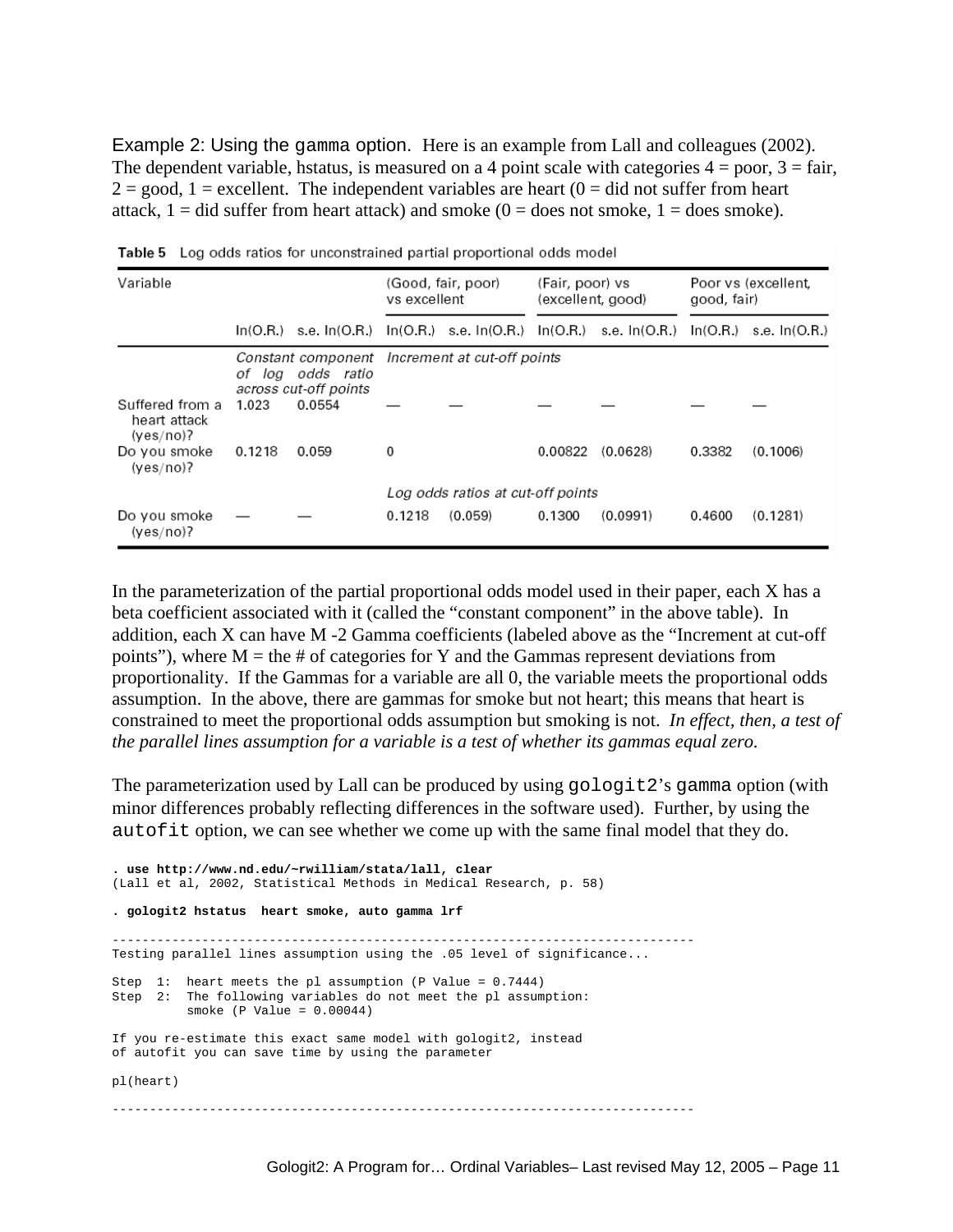| Generalized Ordered Logit Estimates | Number of obs | $\sim$ $\sim$ $\sim$      | 12535  |
|-------------------------------------|---------------|---------------------------|--------|
|                                     | LR chi2(4)    | $\mathbf{r} = \mathbf{r}$ | 373.10 |
|                                     | Prob > chi2   | $\mathbf{r} = \mathbf{r}$ | 0.0000 |
| Log likelihood = $-14664.661$       | Pseudo R2     | <b>Service</b> State      | 0.0126 |
|                                     |               |                           |        |

 ( 1) [Excellent]heart - [Good]heart = 0  $(2)$  [Good]heart - [Fair]heart = 0

| hstatus   | Coef.       | Std. Err. | z        | P >  z |             | [95% Conf. Interval] |
|-----------|-------------|-----------|----------|--------|-------------|----------------------|
| Excellent |             |           |          |        |             |                      |
| heart     | 1.025339    | .0551397  | 18.60    | 0.000  | .9172672    | 1.133411             |
| smoke     | .127191     | .0590098  | 2.16     | 0.031  | .0115339    | .2428482             |
| cons      | 1.303032    | .0251244  | 51.86    | 0.000  | 1.253789    | 1.352275             |
| Good      |             |           |          |        |             |                      |
| heart     | 1.025339    | .0551397  | 18.60    | 0.000  | .9172672    | 1.133411             |
| smoke     | .1283844    | .0488556  | 2.63     | 0.009  | .0326292    | .2241396             |
| cons      | $-.8967713$ | .0226262  | $-39.63$ | 0.000  | $-.9411177$ | $-.8524248$          |
| Fair      |             |           |          |        |             |                      |
| heart     | 1.025339    | .0551397  | 18.60    | 0.000  | .9172672    | 1.133411             |
| smoke     | .4581369    | .0894379  | 5.12     | 0.000  | .2828418    | .633432              |
| cons      | $-3.082652$ | .0463864  | $-66.46$ | 0.000  | $-3.173568$ | $-2.991737$          |
|           |             |           |          |        |             |                      |

Alternative parameterization: Gammas are deviations from proportionality

| hstatus     | Coef.       | Std. Err. | z.       | P >  z |             | [95% Conf. Interval] |
|-------------|-------------|-----------|----------|--------|-------------|----------------------|
| Beta        |             |           |          |        |             |                      |
| heart       | 1.025339    | .0551397  | 18.60    | 0.000  | .9172672    | 1.133411             |
| smoke       | .127191     | .0590098  | 2.16     | 0.031  | .0115339    | .2428482             |
| Gamma 2     |             |           |          |        |             |                      |
| smoke       | .0011933    | .0629692  | 0.02     | 0.985  | $-.1222239$ | .1246106             |
| Gamma 3     |             |           |          |        |             |                      |
| smoke       | .3309459    | .100827   | 3.28     | 0.001  | .1333287    | .5285631             |
| Alpha       |             |           |          |        |             |                      |
| $\_cons\_1$ | 1.303032    | .0251244  | 51.86    | 0.000  | 1.253789    | 1.352275             |
| $\_cons_2$  | $-.8967713$ | .0226262  | $-39.63$ | 0.000  | $-.9411177$ | $-.8524248$          |
| cons 3      | $-3.082652$ | .0463864  | $-66.46$ | 0.000  | $-3.173568$ | $-2.991737$          |
|             |             |           |          |        |             |                      |

The relationship between these two parameterizations is fairly straightforward. The coefficients for the first equation in the default parameterization correspond to the betas in the alternate parameterization. Gamma  $2$  parameters = Equation  $2 -$  Equation 1 parameters and Gamma  $3$ parameters = Equation 3 – Equation 1 parameters. E.g. in equation 3 the coefficient for smoke is .458, and in equation 1 it is .127. Gamma\_3 for smoke therefore equals .458 - .127 = .331. You only get gammas for variables that are NOT constrained to meet the proportional odds assumption.

The use of the autofit parameter confirms that Lall got it right, i.e. autofit produces the same partial proportional odds model that he got. But, if we wanted to just trust him, we could have estimated the same model by using the pl or npl parameters. The following two commands will each produce the same results in this case:

**. gologit2 hstatus heart smoke, pl(heart) gamma lrf . gologit2 hstatus heart smoke, npl(smoke) gamma lrf**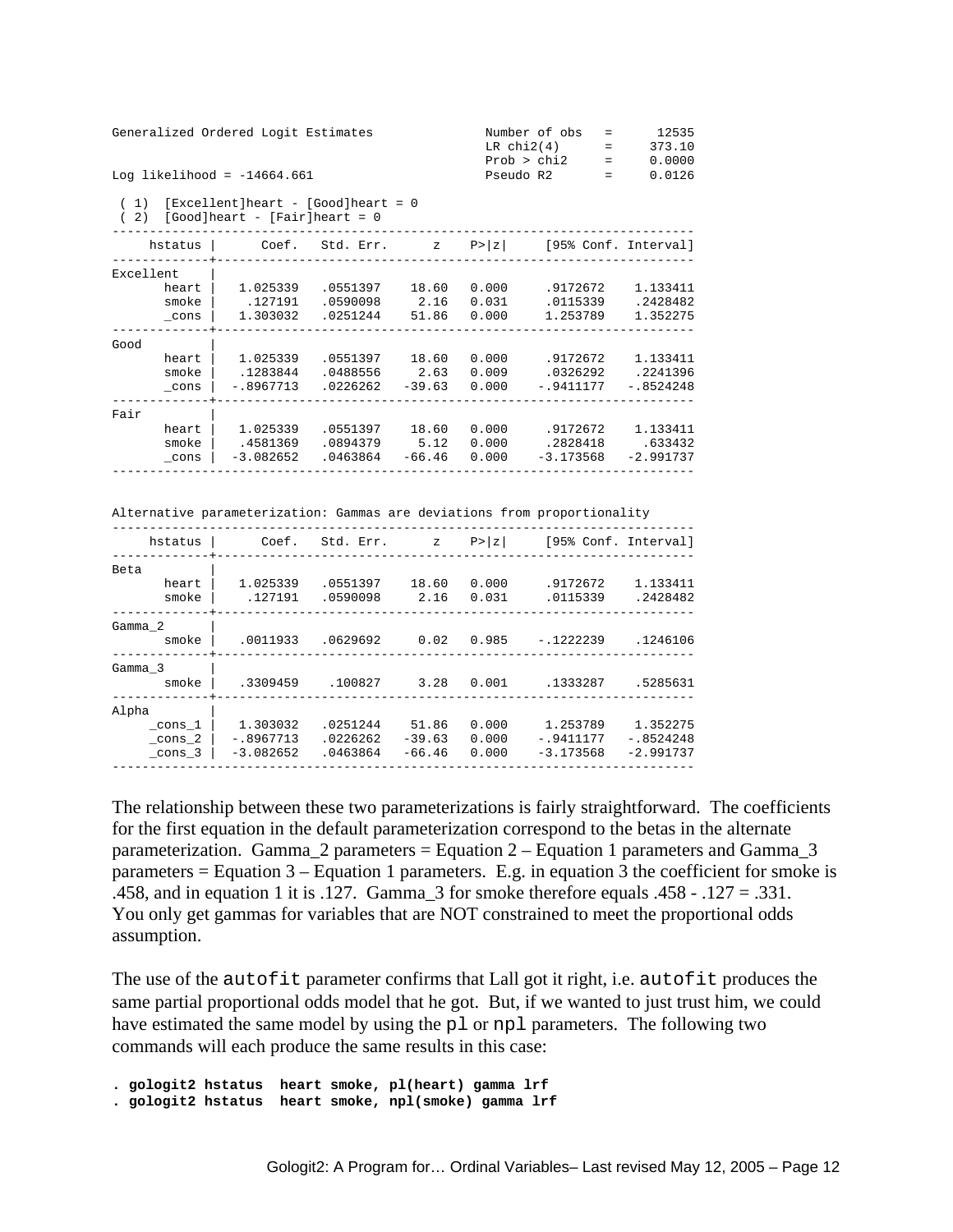Using either parameterization, the results suggest that those who have had heart attacks tend to report worse health. The same is true for smokers, but smokers are especially likely to report themselves as being in poor health as opposed to fair, good or excellent health.

A researcher might want to use the alternative gamma parameterization simply because it is standard practice in their field. But, even if you don't want to report things that way, there are several advantages to at least looking at it.

- You can see at a glance which variables are constrained to have proportional effects and which ones aren't. If there isn't a Gamma parameter, the variable is constrained to meet the proportional odds assumption.
- The printout is more parsimonious. The default parameterization will report the same values multiple times whenever a variable's effect has been constrained to be proportional. The alternate format only reports each parameter once. Note that the Model D.F. corresponds to the number of Betas and Gammas that are reported (unless additional constraints have been applied.)
- By starting with an unconstrained model, the alternate parameterization helps you to see at a glance where the potential problems in a model are. If the gammas for a variable are all statistically insignificant, it is probably safe to impose the proportionality constraint; but if one or more gammas are significant then you probably don't want to impose constraints. This could also lead to models that are even more parsimonious than those estimated by autofit. For example, with the Lall data,

#### **. gologit2 hstatus heart smoke, lrf npl gamma**

| Number of obs |               | 12535                                                                 |
|---------------|---------------|-----------------------------------------------------------------------|
| LR chi2(6)    |               | 373.70                                                                |
| Prob > chi2   |               | 0.0000                                                                |
| Pseudo R2     | and the state | 0.0126                                                                |
|               |               | $\sim$ $\approx$<br><b>Service</b> State<br>$\mathbf{r} = \mathbf{r}$ |

[default parameterization delete]

Alternative parameterization: Gammas are deviations from proportionality

| hstatus | Coef.       | Std. Err. | $\mathbf{Z}$ | P >  z |             | [95% Conf. Interval] |
|---------|-------------|-----------|--------------|--------|-------------|----------------------|
| Beta    |             |           |              |        |             |                      |
| heart   | 1.046722    | .1023646  | 10.23        | 0.000  | .8460913    | 1.247353             |
| smoke   | .1274032    | .0590163  | 2.16         | 0.031  | .0117334    | .2430729             |
| Gamma 2 |             |           |              |        |             |                      |
| heart   | $-.0109007$ | .100116   | $-0.11$      | 0.913  | -.2071244   | .185323              |
| smoke   | .0012914    | .0629834  | 0.02         | 0.984  | $-.1221537$ | .1247365             |
| Gamma 3 |             |           |              |        |             |                      |
| heart   | $-.0821184$ | .1328688  | $-0.62$      | 0.537  | $-.3425365$ | .1782996             |
| smoke   | .3305576    | .1007839  | 3.28         | 0.001  | .1330249    | .5280903             |
| Alpha   |             |           |              |        |             |                      |
| _cons_1 | 1.302031    | .0254276  | 51.21        | 0.000  | 1.252194    | 1.351868             |
| cons 2  | $-.8973008$ | .0228198  | $-39.32$     | 0.000  | $-.9420269$ | $-18525748$          |
| _cons_3 | $-3.069089$ | .0494071  | $-62.12$     | 0.000  | $-3.165925$ | $-2.972252$          |
|         |             |           |              |        |             |                      |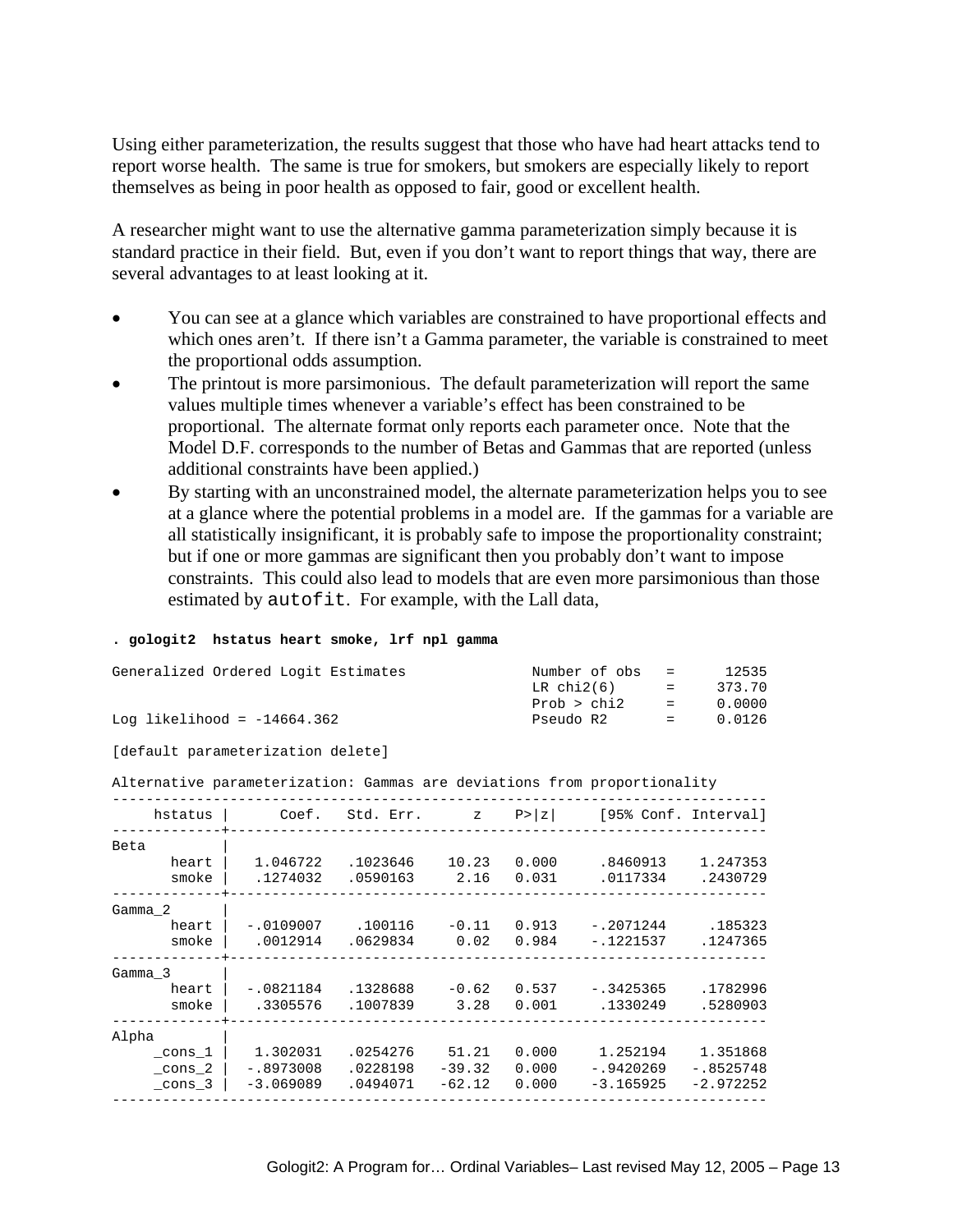We see that only gamma\_3 for smoke significantly differs from 0. Ergo, we could use the constraints option to come up with an even more parsimonious model:

**. constraint 1 [#1=#2]:smoke** 

**. gologit2 hstatus heart smoke, lrf gamma pl(heart) constraint(1)**  Generalized Ordered Logit Estimates Number of obs = 12535  $LR \text{ chi}(3)$  = 373.10 Prob > chi2 = 0.0000 Log likelihood = -14664.661 Pseudo R2 = 0.0126 ( 1) [Excellent]smoke - [Good]smoke = 0 ( 2) [Excellent]heart - [Good]heart = 0  $(3)$  [Good]heart - [Fair]heart = 0 ----------------------------------------------------------------------------- hstatus | Coef. Std. Err. z P>|z| [95% Conf. Interval] -------------+---------------------------------------------------------------- Excellent | heart | 1.025334 .055139 18.60 0.000 .9172638 1.133405 smoke | .1279526 .0432192 2.96 0.003 .0432446 .2126606 \_cons | 1.3029 .024137 53.98 0.000 1.255592 1.350208 -------------+---------------------------------------------------------------- Good<br>
heart 1.025334<br>
smoke 127255 heart | 1.025334 .055139 18.60 0.000 .9172638 1.133405 smoke | .1279526 .0432192 2.96 0.003 .0432446 .2126606 \_cons | -.8966838 .0221497 -40.48 0.000 -.9400964 -.8532712 -------------+---------------------------------------------------------------- Fair | heart | 1.025334 .055139 18.60 0.000 .9172638 1.133405 smoke | .4578386 .0880417 5.20 0.000 .28528 .6303971 \_cons | -3.082591 .046273 -66.62 0.000 -3.173284 -2.991898 ------------------------------------------------------------------------------ Alternative parameterization: Gammas are deviations from proportionality ----------------------------------------------------------------------------- hstatus | Coef. Std. Err. z P>|z| [95% Conf. Interval] -------------+---------------------------------------------------------------- Beta | heart | 1.025334 .055139 18.60 0.000 .9172638 1.133405 smoke | .1279526 .0432192 2.96 0.003 .0432446 .2126606 -------------+---------------------------------------------------------------- Gamma 2 | smoke | -3.05e-16 6.59e-10 -0.00 1.000 -1.29e-09 1.29e-09 -------------+---------------------------------------------------------------- Gamma 3 smoke | .329886 .0838936 3.93 0.000 .1654577 .4943144 -------------+---------------------------------------------------------------- Alpha | \_cons\_1 | 1.3029 .024137 53.98 0.000 1.255592 1.350208 \_cons\_2 | -.8966838 .0221497 -40.48 0.000 -.9400964 -.8532712

Note that  $q \circ \log i\tau$  is not smart enough to know that Gamma 2 should not be in there (it knows to omit it when either  $p1$  or  $np1$  have forced the parameter to be 0, but not when the constraint option has been used) but this is just a matter of aesthetics; everything is being done correctly. The fit for this model is virtual identical to the fit of the model that included

 \_cons\_3 | -3.082591 .046273 -66.62 0.000 -3.173284 -2.991898 ------------------------------------------------------------------------------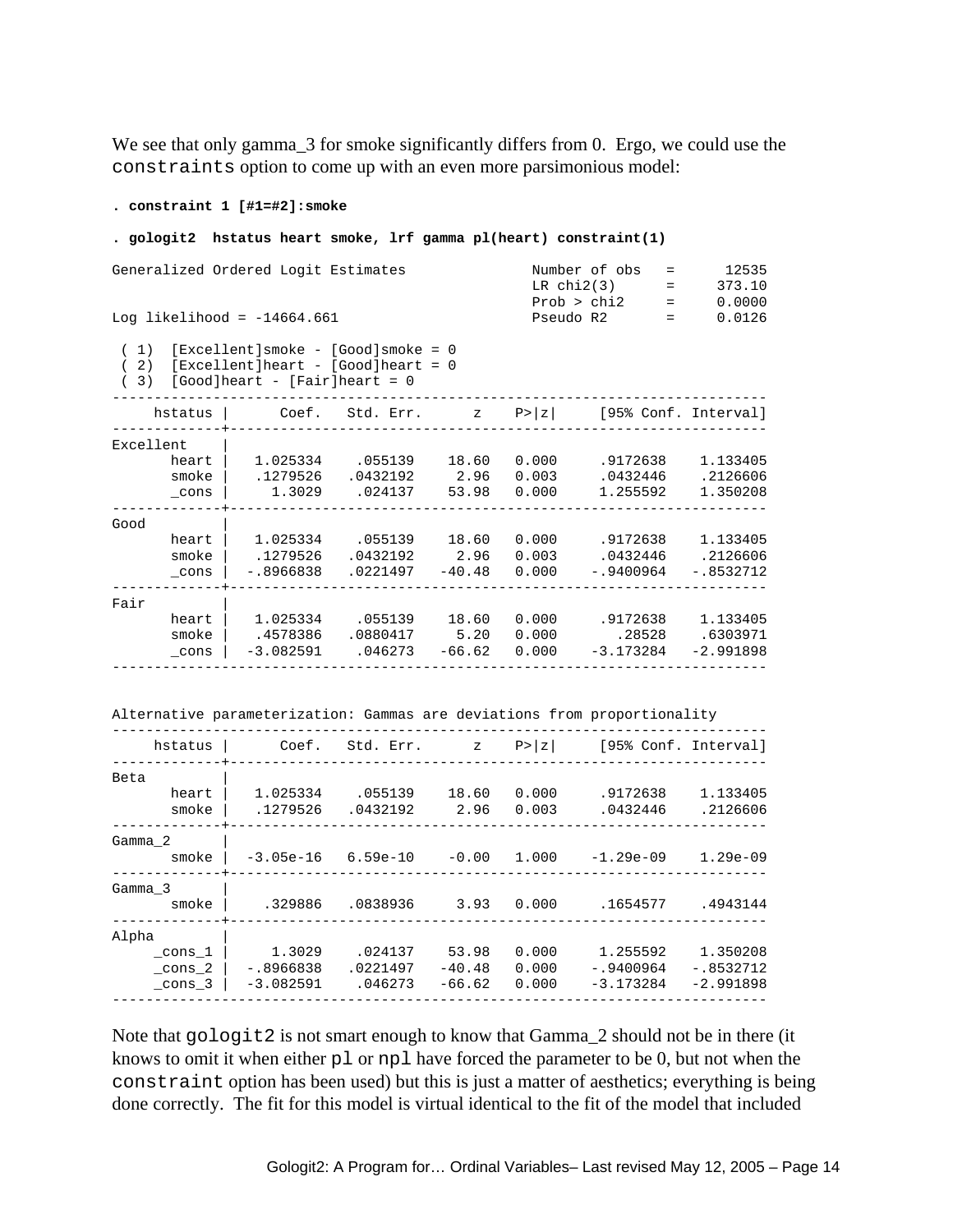gamma  $2$  (LR chi2 = 373.10 in both), so we conclude that this more parsimonious parameterizations is justified. Hence, while the assumptions of the 2-parameter proportional odds model estimated by ologit are violated by these data, we can get a model that fits whose assumptions are not violated simply by allowing one gamma parameter to differ from 0.

Example 3: svy estimation. The Stata 8 survey data manual presents an example where svyologit is used for an analysis of the NHANES II dataset. The variable health contains self-reported health status, where  $1 = poor$ ,  $2 = fair$ ,  $3 = average$ ,  $4 = good$ , and  $5 = excellent$ . gologit2 can analyze survey data by including the svy parameter. Data must be svyset first. The original example includes variables for age and age^2. To make the results a little more interpretable, I have created centered age (c\_age) and centered age^2 (c\_age2) (you need to install Ben Jann's center command to do things the same way I did). This does not change the model selected or the model fit. Note that the  $l$ rforce option has no effect when doing svy estimation since likelihood ratio chi-squares are not appropriate in such cases.

**. use http://www.stata-press.com/data/r8/nhanes2f.dta . center age . gen c\_age2=c\_age^2 . gologit2 health female black c\_age c\_age2, svy auto**  ------------------------------------------------------------------------------ Testing parallel lines assumption using the .05 level of significance... Step 1: black meets the pl assumption (P Value = 0.2310) Step 2: The following variables do not meet the pl assumption: female (P Value = 0.00280) c\_age (P Value = 0.00000) c\_age2 (P Value = 0.00004) If you re-estimate this exact same model with gologit2, instead of autofit you can save time by using the parameter pl(black) ------------------------------------------------------------------------------ Generalized Ordered Logit Estimates pweight: finalwgt Number of obs = 10335 Strata: stratid and the Number of strata = 31 PSU: psuid Number of PSUs = 62 Population size = 1.170e+08  $F(13, 19) = 52.24$  $Prob > F$  = 0.0000 ( 1) [poor]black - [fair]black = 0

```
 ( 2) [fair]black - [average]black = 0
```

```
 ( 3) [average]black - [good]black = 0
```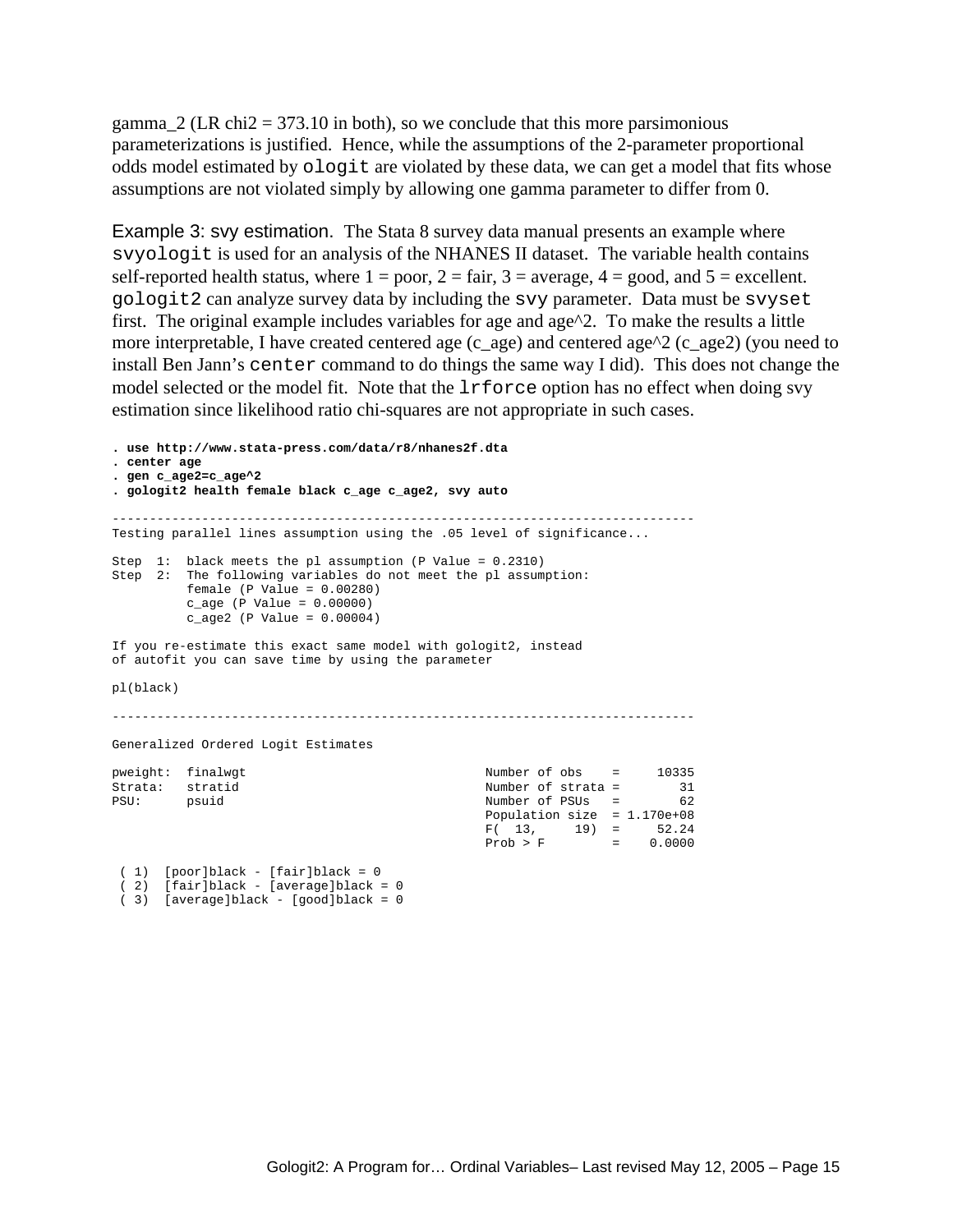| health          | Coef.       | Std. Err. | t        | P >  t |             | [95% Conf. Interval] |
|-----------------|-------------|-----------|----------|--------|-------------|----------------------|
| poor            |             |           |          |        |             |                      |
| female          | .1681817    | .1034177  | 1.63     | 0.114  | $-.0427401$ | .3791034             |
| black           | $-1.008808$ | .0836513  | $-12.06$ | 0.000  | $-1.179416$ | $-.8382006$          |
| c_age           | $-.0617038$ | .003537   | $-17.45$ | 0.000  | $-.0689175$ | $-.05449$            |
| $c$ age2        | .0006893    | .0003049  | 2.26     | 0.031  | .0000674    | .0013111             |
| $_{\rm \_cons}$ | 2.962162    | .1373065  | 21.57    | 0.000  | 2.682124    | 3.242201             |
| fair            |             |           |          |        |             |                      |
| female          | $-1545385$  | .0680284  | $-2.27$  | 0.030  | $-.2932834$ | $-10157937$          |
| black           | $-1.008808$ | .0836513  | $-12.06$ | 0.000  | $-1.179416$ | $-.8382006$          |
| c_age           | $-10525504$ | .002082   | $-25.24$ | 0.000  | $-10567966$ | $-10483042$          |
| $c$ age2        | $-.000028$  | .0001237  | $-0.23$  | 0.822  | $-.0002802$ | .0002242             |
| cons            | 1.718909    | .0765319  | 22.46    | 0.000  | 1.562821    | 1.874997             |
| average         |             |           |          |        |             |                      |
| female          | $-.1576817$ | .0596012  | $-2.65$  | 0.013  | $-.279239$  | $-10361243$          |
| black           | $-1.008808$ | .0836513  | $-12.06$ | 0.000  | $-1.179416$ | $-.8382006$          |
| c_age           | $-10409575$ | .0017576  | $-23.30$ | 0.000  | $-0.445422$ | $-.0373728$          |
| $c$ age2        | $8.91e-06$  | .0000882  | 0.10     | 0.920  | $-.000171$  | .0001889             |
| cons            | .1705633    | .0534477  | 3.19     | 0.003  | .0615559    | .2795707             |
| qood            |             |           |          |        |             |                      |
| female          | $-12133394$ | .0636419  | $-3.35$  | 0.002  | $-.3431379$ | $-0835408$           |
| black           | $-1.008808$ | .0836513  | $-12.06$ | 0.000  | $-1.179416$ | $-.8382006$          |
| c_age           | $-0.356466$ | .0020002  | $-17.82$ | 0.000  | $-.039726$  | $-10315672$          |
| $c$ age2        | $-.0004546$ | .0001311  | $-3.47$  | 0.002  | $-.0007221$ | $-.0001872$          |
| $_{\rm \_cons}$ | $-.9136691$ | .0574078  | $-15.92$ | 0.000  | $-1.030753$ | $-.7965851$          |

In this example, only one variable, black, meets the parallel lines assumption. Blacks tend to report worse health than do whites. For females, the pattern is more complicated. They are less likely to report poor health than are males (see the positive female coefficient in the poor panel), but they are also less likely to report higher levels of health (see the negative female coefficients in the other panels), i.e. women tend to be less at the extremes of health than men are. Such a pattern would be obscured in a straight proportional odds model. The effect of age is more extreme on lower levels of health.

Example 4. gologit 1.0 compatibility. Some post-estimation commands – specifically, the spost routines of Long and Freese – currently work with the original gologit but not gologit2. That should change in the future. For now, you can use the v1 parameter to make the stored results from gologit2 compatible with gologit 1.0. (Note, however, that this may make the results non-compatible with post-estimation routines written for gologit2, including predict.) Using the working mother's data again,

```
. use http://www.nd.edu/~rwilliam/stata/ordwarm2, clear 
(77 & 89 General Social Survey)
```

```
. * Use the v1 option to save internally stored results in gologit 1.0 format 
. quietly gologit2 warm yr89 male white age ed prst, pl(yr89 male) lrf v1
```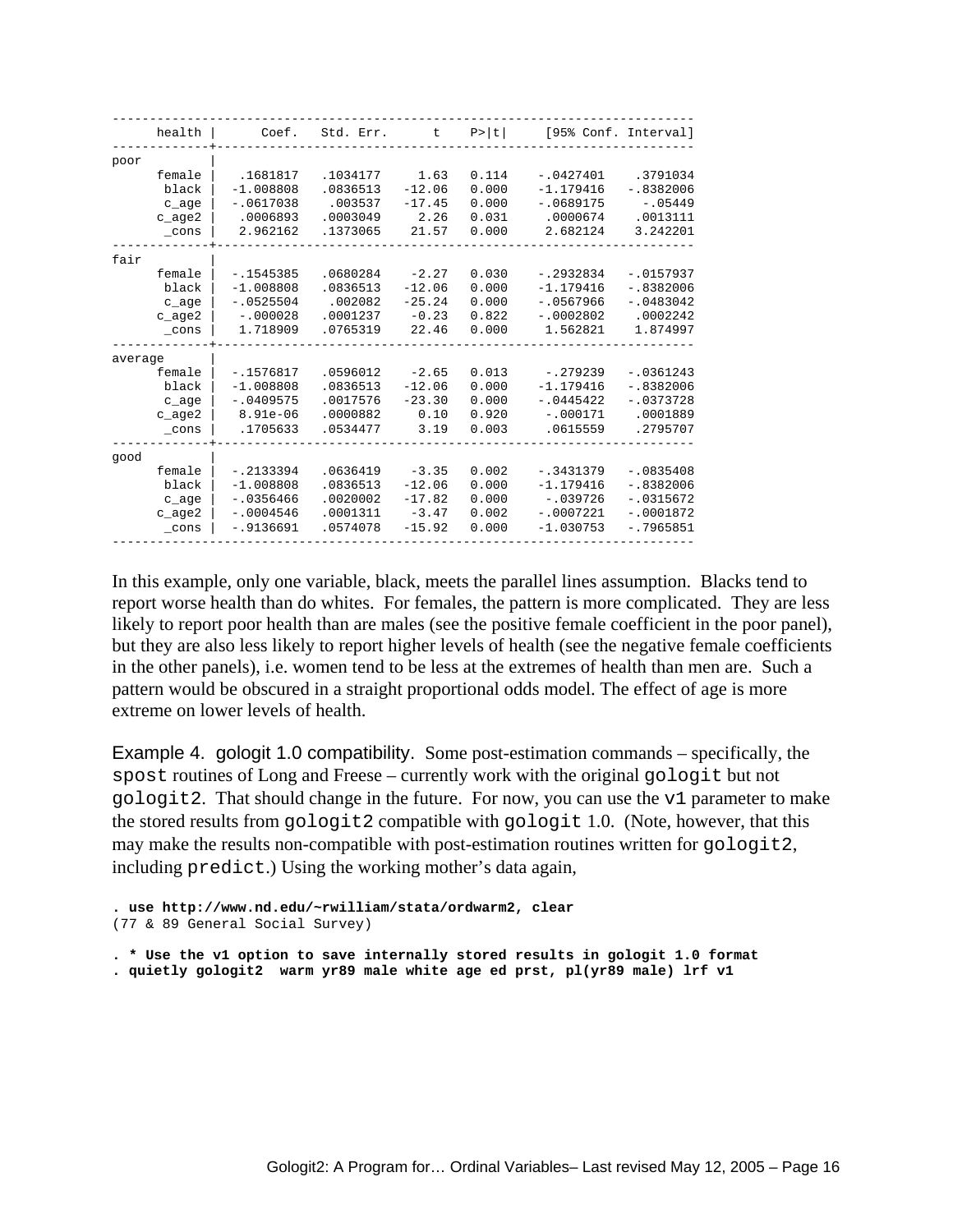**. \* Use spost routines. Get predicted probability for a 30 year old average white woman in 1989 . prvalue, x(male=0 yr89=1 age=30) rest(mean)**  gologit: Predictions for warm Predicted probabilities for each category:  $\begin{array}{lll} \mbox{Pr}\,(\, \mbox{y} \mbox{=}\, \mbox{SD}\, \vert \, \mbox{x}\,) : & 0\,\, .\, 0473 \\ \mbox{Pr}\,(\, \mbox{y} \mbox{=}\, \mbox{D}\, \vert \, \mbox{x}\,) : & 0\,\, .\, 1699 \\ \mbox{Pr}\,(\, \mbox{y} \mbox{=}\, \mbox{SA}\, \vert \, \mbox{x}\,) : & 0\,\, .\, 4487 \\ \mbox{Pr}\,(\, \mbox{y} \mbox{=}\, \mbox{SA}\, \vert \, \mbox{x}\,) : & 0\,\, .$  $Pr(y=D|X):$  $Pr(y = A | x):$  0.4487  $Pr(y=SA|x):$  0.3340 yr89 male white age ed prst x= 1 0 .8765809 30 12.218055 39.585259 **. \* Now do 70 year old average black male in 1977 . prvalue, x(male=1 yr89=0 age=70) rest(mean)**  gologit: Predictions for warm Predicted probabilities for each category:  $Pr(y=SD|x):$  0.2565  $\begin{array}{lll} \mbox{Pr}\,(\mbox{y=D}\,|\,\mbox{x}): & 0.4699 \\ \mbox{Pr}\,(\mbox{y=A}\,|\,\mbox{x}): & 0.2093 \\ \mbox{Pr}\,(\mbox{y=SA}\,|\,\mbox{x}): & 0.0644 \end{array}$  $Pr(y=A|x):$  $Pr(y=SA|x):$  yr89 male white age ed prst x= 0 1 .8765809 70 12.218055 39.585259

These "representative" cases show us that a 30 year old average white woman in 1989 was much more supportive of working mothers than a 70 year old average black male in 1977. Various other spost routines that work with the original gologit (not all do) can also be used, e.g. prtab.

Example 5: The predict command. In addition to the standard options (xb, stdp, stddp) the predict command supports the pr option (abbreviated p) for predicted probabilities; pr is the default option if nothing else is specified. For example,

```
. quietly gologit2 warm yr89 male white age ed prst, pl(yr89 male) lrf 
. predict p1 p2 p3 p4 
(option p assumed; predicted probabilities) 
. list p1 p2 p3 p4 in 1/10 
                      +-------------------------------------------+ 
           | p1 p2 p3 p4 | 
      |-------------------------------------------| 
  1. | .1083968 .2843347 .4195861 .1876824 | 
 2. | .2057451 .4859219 .236662 .0716709 | 
 3. | .1120911 .3004282 .4181407 .16934 | 
 4. | .2099544 .4283575 .2636952 .0979929 | 
 5. | .1407257 .3221328 .3887267 .1484148 | 
       |-------------------------------------------| 
 6. | .2279584 .3338488 .3237104 .1144824 | 
 7. | .1652819 .3070716 .3804251 .1472214 | 
  8. | .1100771 .3058248 .4105159 .1735823 | 
 9. | .0930135 .2593877 .4754793 .1721194 | 
 10. | .1997068 .3816947 .3235006 .095098 | 
          +-------------------------------------------+
```